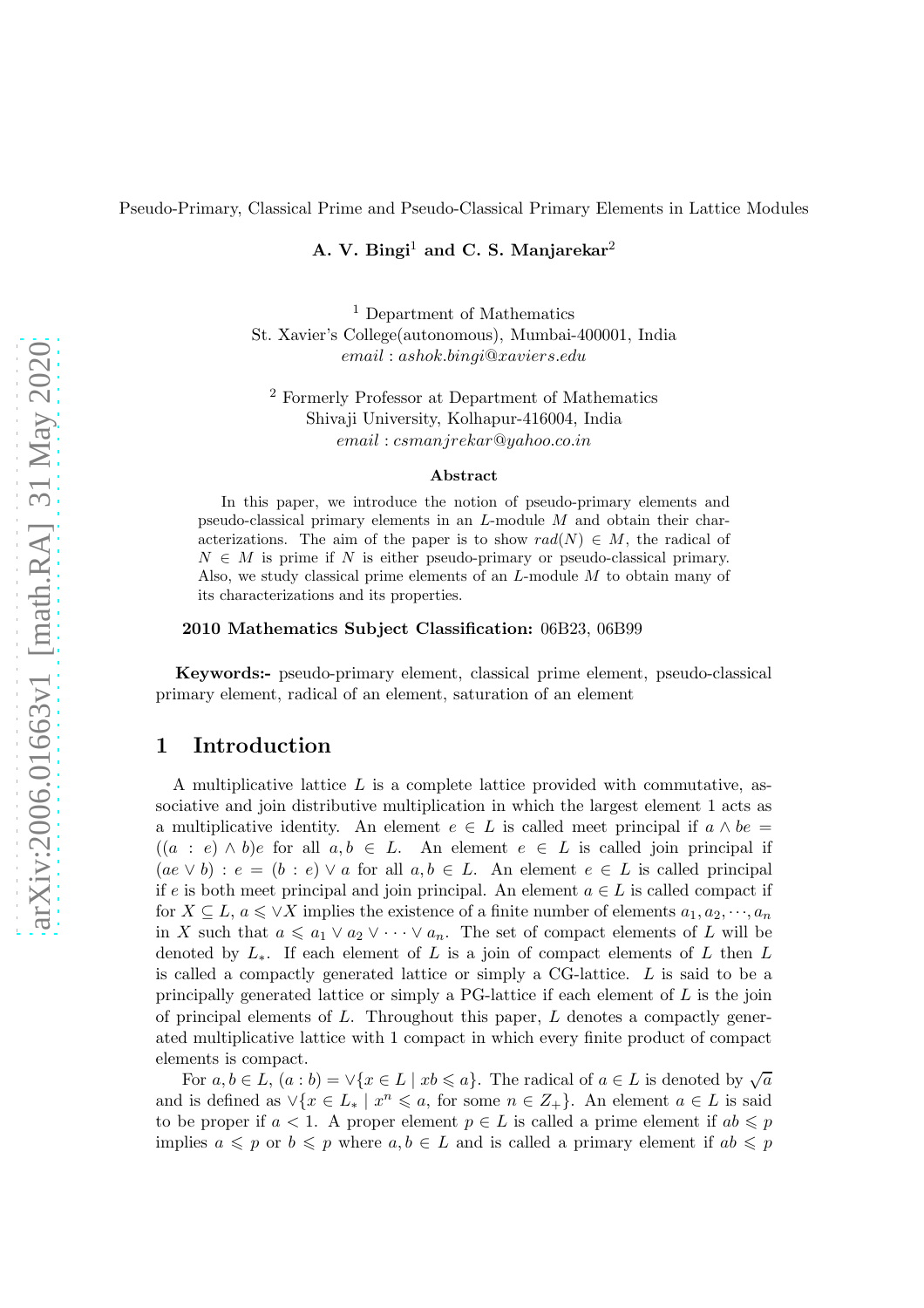implies  $a \leqslant p$  or  $b^n \leqslant p$  for some  $n \in \mathbb{Z}_+$  where  $a, b \in L_*$ . A proper element  $q \in L$ is called p-primary if q is primary and  $p = \sqrt{q}$  is prime. The reader is referred to [\[1\]](#page-20-0) for general background and terminology in multiplicative lattices.

Let  $M$  be a complete lattice and  $L$  be a multiplicative lattice. Then  $M$  is called L-module or module over L if there is a multiplication between elements of L and M written as  $aB$  where  $a \in L$  and  $B \in M$  which satisfies the following properties:

- $\bigoplus_{\alpha} \left( \bigvee_{\alpha} a_{\alpha} \right) A = \bigvee_{\alpha} \left( a_{\alpha} A \right)$
- $\bigotimes a(\underset{\alpha}{\vee}A_{\alpha})=\underset{\alpha}{\vee}(a\ A_{\alpha})$
- (3)  $(ab)A = a(bA)$
- (4)  $1A = A$

 $50 \text{ } 0A = O_M$ , for all  $a, a_\alpha$ ,  $b \in L$  and  $A, A_\alpha \in M$  where 1 is the supremum of L and 0 is the infimum of L. We denote by  $O_M$  and  $I_M$  for the least element and the greatest element of  $M$  respectively. Elements of  $L$  will generally be denoted by  $a, b, c, \cdots$  and elements of M will generally be denoted by  $A, B, C, \cdots$ 

Let M be an L-module. For  $N \in M$  and  $a \in L$ ,  $(N : a) = \vee \{X \in M \mid aX \leq a\}$ N}. For  $A, B \in M$ ,  $(A : B) = \vee \{x \in L \mid xB \leqslant A\}$ . If  $(O_M : I_M) = 0$  then M is called a faithful L-module. An L-module  $M$  is called a multiplication lattice module if for every element  $N \in M$  there exists an element  $a \in L$  such that  $N = aI_M$ . An element  $N \in M$  is called meet principal if  $(b \wedge (B : N))N = bN \wedge B$  for all  $b \in L, B \in$ M. An element  $N \in M$  is called join principal if  $b \vee (B : N) = ((bN \vee B) : N)$  for all  $b \in L, B \in M$ . An element  $N \in M$  is said to be principal if N is both meet principal and join principal.  $M$  is said to be a PG-lattice  $L$ -module if each element of  $M$  is the join of principal elements of M. An element  $N \in M$  is called compact if  $N \leq \vee A_{\alpha}$ implies  $N \leq A_{\alpha_1} \vee A_{\alpha_2} \vee \cdots \vee A_{\alpha_n}$  for some finite subset  $\{\alpha_1, \alpha_2, \cdots, \alpha_n\}$ . The set of compact elements of M is denoted by  $M_*$ . If each element of M is a join of compact elements of M then M is called a CG-lattice L-module. An element  $N \in M$  is said to be proper if  $N < I_M$ . A proper element  $N \in M$  is said to be maximal if whenever there exists an element  $B \in M$  such that  $N \le B$  then either  $N = B$  or  $B = I_M$ . A proper element  $N \in M$  is said to be prime if for all  $a \in L$ ,  $X \in M$ ,  $aX \le N$  implies either  $X \leq N$  or  $aI_M \leq N$ . A proper element  $N \in M$  is said to be primary if for all  $a \in L$ ,  $X \in M$ ,  $aX \leq N$  implies either  $X \leq N$  or  $a^n I_M \leq N$  for some  $n \in Z_+$ . A proper element  $N \in M$  is said to be a radical element if  $(N : I_M) = \sqrt{(N : I_M)}$ where  $\sqrt{(N : I_M)} = \vee \{x \in L_* \mid x^n \leq (N : I_M) \text{ for some } n \in Z_+\}.$  A proper element  $N \in M$  is said to be semiprime if for all  $a, b \in L$ ,  $abI_M \le N$  implies either  $aI_M \leq N$  or  $bI_M \leq N$ . A proper element  $N \in M$  is said to be p-prime if N is prime and  $p = (N : I_M) \in L$  is prime. A proper element  $N \in M$  is said to be p-primary if N is primary and  $p = \sqrt{N : I_M} \in L$  is prime. A prime element  $N \in M$  is said to be minimal prime over  $X \in M$  if  $X \leq N$  and whenever there exists a prime element  $Q \in M$  such that  $X \leq Q \leq N$  then  $Q = N$ . The reader is referred to [\[2\]](#page-20-1), [\[4\]](#page-20-2) and [\[10\]](#page-20-3) for general background and terminology in lattice modules.

The concept of primary-like submodules in an  $R$ -module  $M$  was introduced by H. M. Fazaeli et. al. in [\[7\]](#page-20-4), [\[8\]](#page-20-5) and [\[9\]](#page-20-6) which is a new generalization of a primary ideal on one hand and a generalization of a prime submodule on other hand. Also, M. Behboodi et. al. in [\[3\]](#page-20-7) and H. M. Fazaeli et. al. in [\[9\]](#page-20-6) introduced the concept of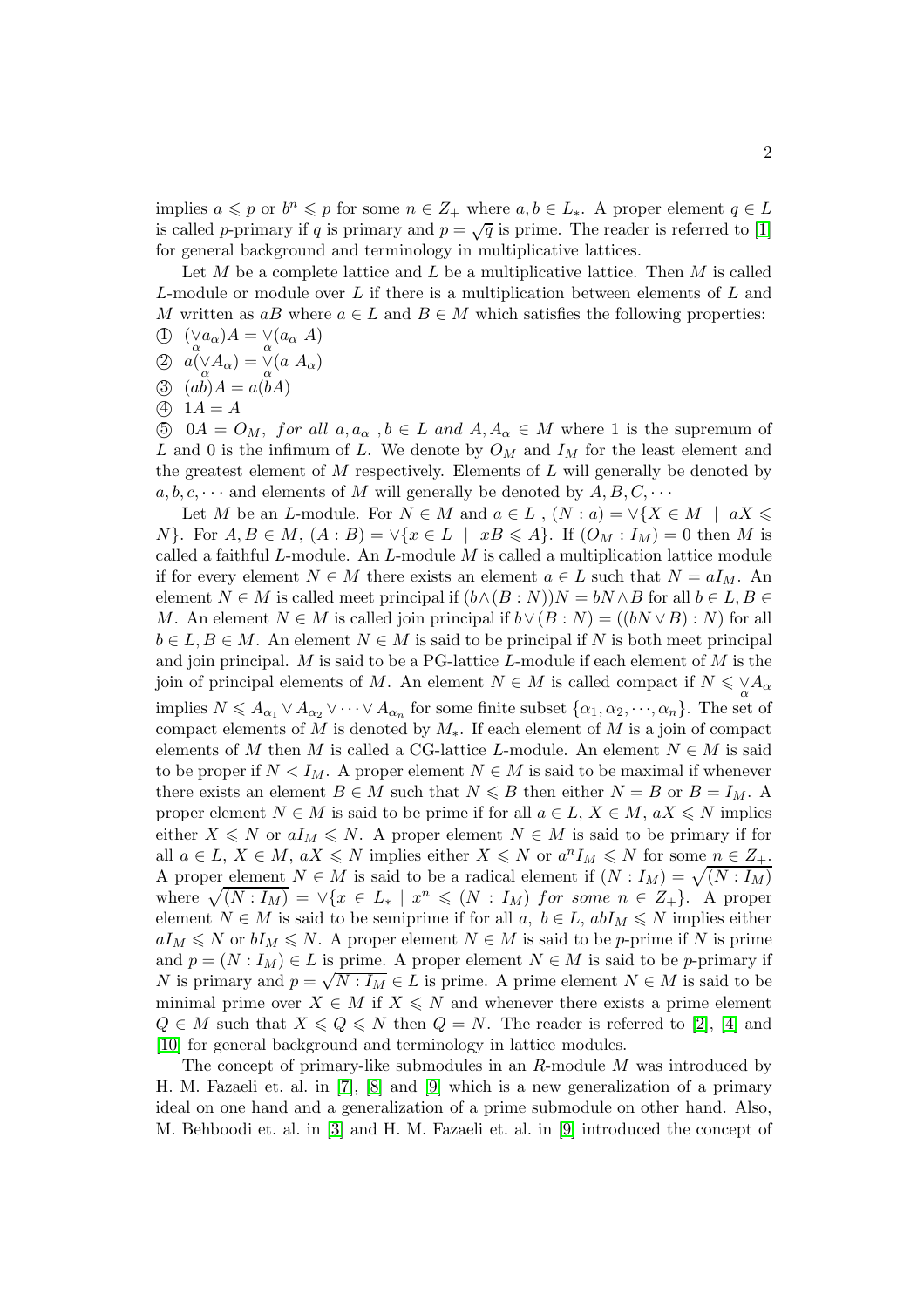weakly prime submodules and weakly primary-like submodules in an R-module M respectively. We extend the concepts of primary-like submodules, weakly prime submodules and weakly primary-like submodules of an  $R$ -module  $M$  to an  $L$ -module  $M$ by introducing the notions of pseudo-primary, classical prime and pseudo-classical primary elements in a lattice module M respectively and obtain their characterizations. Lattice module version of some results in [\[7\]](#page-20-4), [\[8\]](#page-20-5) are obtained and significant difference lies in the fact that results with a lot of work on principal elements of  $M$ had to be developed to obtain them.

In the first section of this paper, we define and characterize pseudo-primary elements and pseudo-classical primary elements of a lattice module M. In the second section, we study and characterize classical prime elements of a lattice module M. In the third section, we define and characterize pseudo-classical primary elements of a lattice module M.

## 2 Pseudo-primary elements of M

In an attempt of extending the concept of primary-like submodules of an R-module M as introduced in [\[9\]](#page-20-6) to an L-module  $M$ , we introduce the notion of pseudo-primary elements in an  $L$ -module  $M$ . Note that instead of calling primary-like elements of M, we shall call such elements, pseudo-primary. Before defining pseudo-primary element of a lattice module, we prove that  $(rad(N) : I_M) = \sqrt{N : I_M}$  for every  $N \in M$  as proved in an R-module M by Z. A. El-Bast et. al. in [\[6\]](#page-20-8).

By Proposition 2 of [\[4\]](#page-20-2), if  $(N: I_M)$  is a maximal element of L then N is a prime element of an  $L$ -module  $M$ . But from the Example 3.1 in [\[2\]](#page-20-1), it is clear that if  $(N: I_M)$  is a prime element of L then N need not be a prime element of an Lmodule  $M$ . However, this is true if  $M$  is a multiplication lattice  $L$ -module as shown in the following lemma.

<span id="page-2-0"></span>Lemma 2.1. *Let* N *be a proper element of a multiplication lattice* L*-module* M*. Then* N is a prime element of M if and only if  $(N : I_M)$  is a prime element of L.

*Proof.* Assume that  $(N : I_M)$  is a prime element of L. Let  $aX \leq N$  for  $a \in L$ ,  $X \in M$ . As M is a multiplication lattice L-module, there exists  $x \in L$  such that  $X = xI_M$ . Then  $ax \leq N : I_M$ . It follows that either  $a \leq N : I_M$  or  $x \leq N : I_M$ which implies either  $a \leq N : I_M$  or  $xI_M = X \leq N$  and hence N is a prime element of  $M$ . The converse part is clear from Proposition 3.6 of [\[2\]](#page-20-1).  $\Box$ 

According to the definition 3.1 in [\[12\]](#page-21-0), the **radical** of a proper element  $N \in M$ is denoted as  $rad(N)$  and is defined as the element  $\wedge$ { $P \in M \mid P$  is a prime element and  $N \leq P$ . Clearly, if  $N \in M$  is itself prime then  $rad(N)$  is also prime. Also, in a multiplication lattice L-module M, if  $(N : I_M) \in L$  is prime then by Lemma [2](#page-2-0).1,  $rad(N)$  is also prime. In this section, we show under what other conditions  $rad(N)$ is prime.

Obviously,  $N \leq rad(N)$  for all  $N \in M$ . From Theorem 3.6 of [\[12\]](#page-21-0), it is clear that  $rad(N) = N$  if N is either a radical element or a prime element of a multiplication lattice L-module M. Further, in any L-module M, by Lemma 3.5 of [\[12\]](#page-21-0), it follows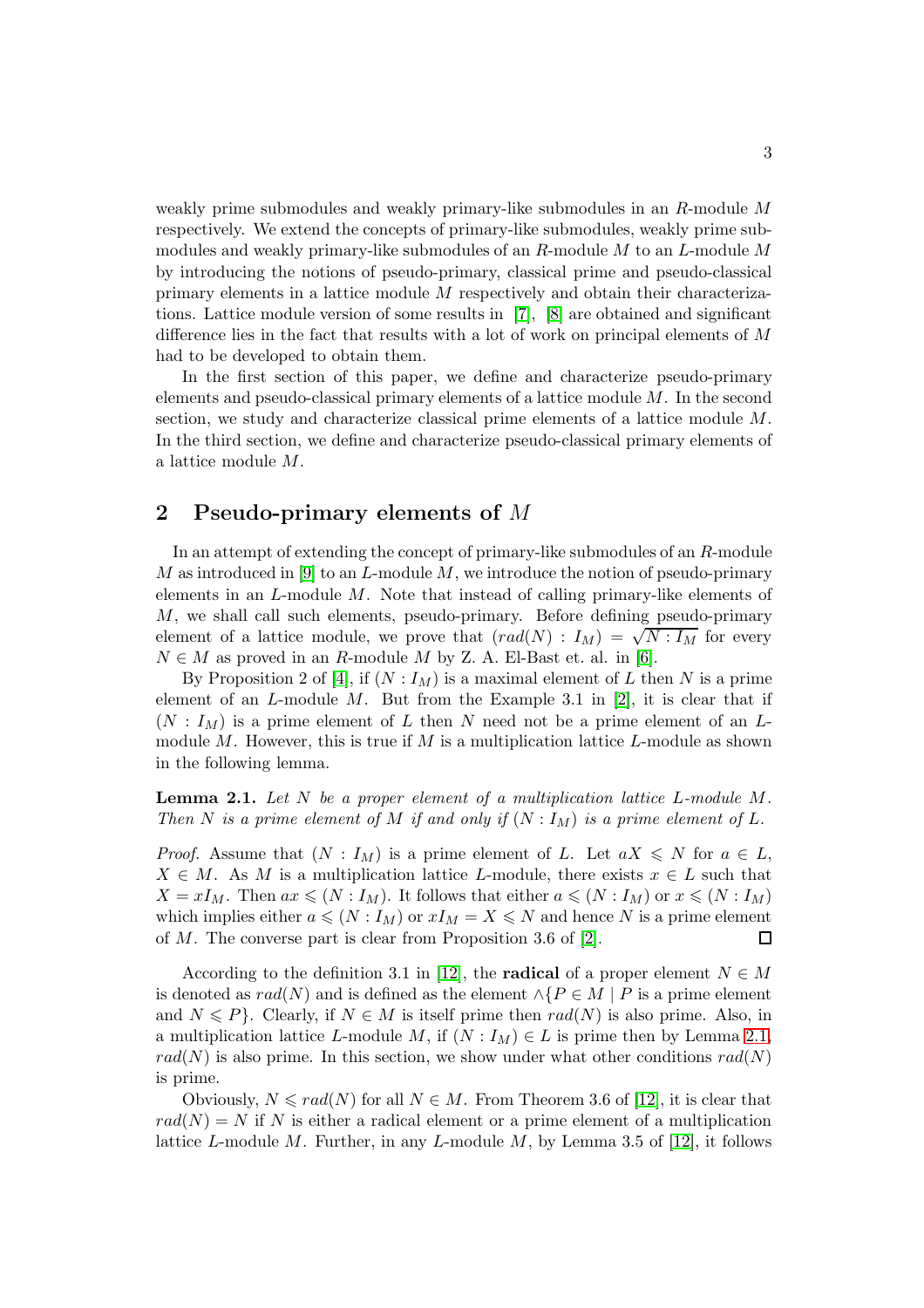that  $\sqrt{N: I_M} \leqslant (rad(N): I_M)$  and equality holds if M is a multiplication lattice L-module, as shown in the following theorem.

<span id="page-3-2"></span>Theorem 2.2. *Let* L *be a PG-lattice and* M *be a faithful multiplication PG-lattice* L-module with  $I_M$  compact. Then  $(rad(N) : I_M) = \sqrt{N : I_M}$  for every proper  $element\ N \in M$ .

*Proof.* Since M is a multiplication lattice L-module,  $rad(N) = (rad(N) : I_M)I_M$ . But by Theorem 3.6 of [\[12\]](#page-21-0), we have  $rad(N) = (\sqrt{N} : I_M)I_M$ . Therefore  $(rad(N) : I_M)$  $I_M$ ) $I_M$  =  $(\sqrt{N: I_M}) I_M$ . Since  $I_M$  is compact, by Theorem 5 of [\[4\]](#page-20-2), we have  $\overbrace{(rad(N):I_M)}^{\overbrace{M}} = \sqrt{\overline{N:I_M}}.$ 

Obviously,  $(rad(N) : I_M) = (N : I_M)$  if N is either a radical element of M or a prime element of a multiplication lattice L-module M.

Now we define a pseudo-primary element of an L-module M.

Definition 2.3. *A proper element* N *of an* L*-module* M *is said to be* pseudo**primary** *if for all*  $X \in M$ ,  $a \in L$ ,  $aX \leq N$  *implies either*  $a \leq (N : I_M)$  *or*  $X \leqslant rad(N)$ .

**Definition 2.4.** An L-module M is said to be pseudo-primary if the element  $O_M$ *of* M *is itself pseudo-primary.*

Clearly, every prime element  $N \in M$  is pseudo-primary. The converse is true in a multiplication lattice L-module M if  $(N : I_M) \in L$  is prime, since in such a case  $rad(N) = N$ .

<span id="page-3-0"></span>**Lemma 2.5.** For every 
$$
q_i \in L
$$
  $(i \in Z_+)$  we have  $\bigwedge_{i \in Z_+} \sqrt{q_i} = \sqrt{\bigwedge_{i \in Z_+} q_i}$ .

*Proof.* The proof is obvious.

The sufficient conditions for  $rad(N \cap K) = rad(N) \cap rad(K)$  to hold are in-vestigated by M. E. Moore et. al. in [\[13\]](#page-21-1) where  $N$  and  $K$  are submodules of an R-module M. The following lemma is a similar more general result which holds in a multiplication lattice L-module M.

<span id="page-3-1"></span>Lemma 2.6. *Let* L *be a PG-lattice and* M *be a faithful multiplication PG-lattice* L *module with*  $I_M$  *compact.* Then  $\bigwedge_{i \in Z_+} (rad(N_i)) = rad(\bigwedge_{i \in Z_+} N_i)$  where  $\{N_i \in M \mid i \in Z_+ \}$  $Z_{+}$  $\}.$ 

*Proof.* By Theorem 3.6, Lemma 3.2 of [\[12\]](#page-21-0) and above Lemma [2.5,](#page-3-0) we have  $rad(\underset{i\in Z_{+}}{\wedge}N_{i})=\bigg(\sqrt{(\underset{i\in Z_{+}}{\wedge}N_{i}):I_{M}}\bigg)I_{M}=\bigg(\underset{i\in Z_{+}}{\wedge}(\overline{N_{i}:I_{M}})\bigg)I_{M}=(\underset{i\in Z_{+}}{\wedge}$  $\sqrt{N_i:I_M}$ ) $I_M$  $=\bigwedge_{i\in Z_+} ((\sqrt{N_i: I_M})I_M) = \bigwedge_{i\in Z_+} (rad(N_i)).$ 

Now we show that the meet and join of a family of ascending chain of pseudoprimary elements of M are again pseudo-primary.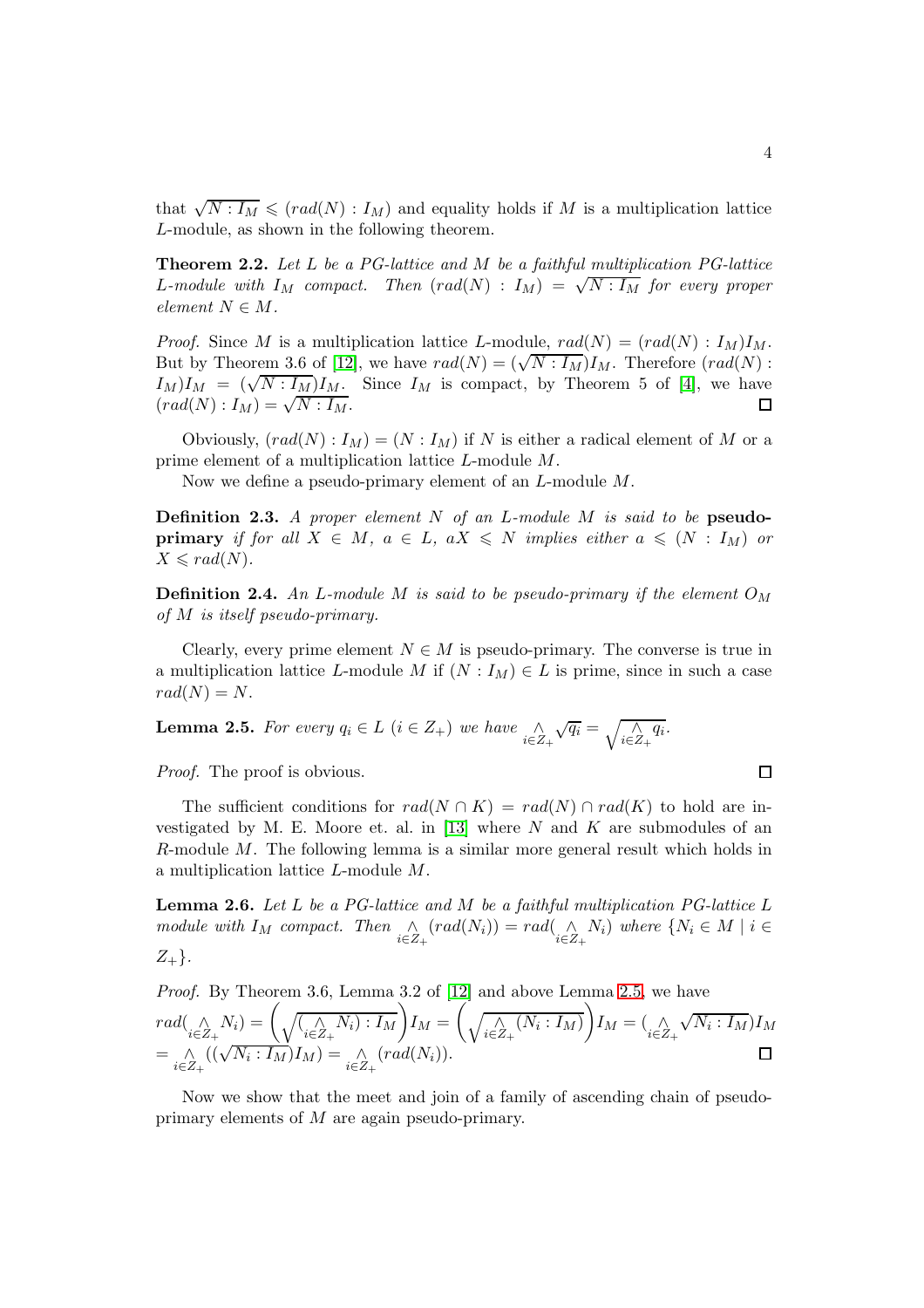Theorem 2.7. *Let* L *be a PG-lattice and* M *be a faithful multiplication PG-lattice* L module with  $I_M$  compact. Let  $\{N_i \mid i \in Z_+\}$  be a (ascending or descending) chain *of pseudo-primary elements of* M*. Then*

 $\bigoplus_{i\in Z_+} \bigwedge_i$  *is a pseudo-primary element of*  $M$ *.*  $\textcircled{2} \underset{i \in Z_+}{\vee} N_i$  *is a pseudo-primary element of* M.

*Proof.* Let  $N_1 \leq N_2 \leq \cdots \leq N_i \leq \cdots$  be an ascending chain of pseudo-primary elements of M.

(1). Clearly,  $\begin{array}{l}\n\binom{\wedge}{i \in Z_+} N_i \neq I_M$ . Let  $rX \leq \binom{\wedge}{i \in Z_+} N_i$  and  $r \nleq \binom{\wedge}{i \in Z_+} N_i : I_M$  =  $\bigwedge_{i\in Z_+} (N_i: I_M)$  for  $r \in L$ ,  $X \in M$ . Then  $r \nleq (N_j: I_M)$  for some  $j \in Z_+$  but  $rX \leq N_j$  which implies  $X \leqslant rad(N_j)$  as  $N_j$  is pseudo-primary. Now let  $N_i \neq N_j$ . Then as  $\{N_i\}$  is a chain, we have either  $N_i \leq N_j$  or  $N_j \leq N_i$ . If  $N_i \leq N_j$  then  $(N_i: I_M) \leq N_j: I_M$  and accordingly  $r \nleq (N_i: I_M)$ . So as  $N_i$  is pseudo-primary and  $rX \leq N_i$ , we have  $X \leqslant rad(N_i)$ . If  $N_j \leq N_i$  then  $X \leqslant rad(N_j) \leqslant rad(N_i)$ . Thus by Lemma [2](#page-3-1).6,  $X \leq \bigwedge_{i \in Z_+} (rad(N_i)) = rad(\bigwedge_{i \in Z_+} N_i)$  which proves that  $\bigwedge_{i \in Z_+} N_i$ is a pseudo-primary element of M.

(2). Since  $I_M$  is compact,  $(\bigvee_{i \in Z_+} N_i) \neq I_M$ . Let  $rX \leq (\bigvee_{i \in Z_+} N_i)$  and  $r \nleq (\bigvee_{i \in Z_+} N_i)$ :  $I_M$ ) for  $r \in L$ ,  $X \in M$ . Then since  $\{N_i\}$  is a chain, we have  $rX \le N_j$  for some  $j \in Z_+$ but  $r \nleq (N_j : I_M)$ . So as  $N_j$  is pseudo-primary, we have  $X \leqslant rad(N_j) \leqslant rad(\bigvee\limits_{i \in Z_+} N_i)$  $\Box$ and thus  $\bigvee_{i \in Z_+} N_i$  is a pseudo-primary element of M.

The following theorem gives the characterization of pseudo-primary elements of an L-module M.

Theorem 2.8. *Let* M *be a CG lattice* L*-module and* N *be a proper element of* M*. Then the following statements are equivalent:*

- 1 N *is a pseudo-primary element of* M*.*
- $(2)$   $(N: I_M) = (N: X)$  *for every proper element*  $X \nleqslant rad(N)$  *in*  $M$ *.*
- 3)  $(N : a) \leqslant rad(N)$  *for every proper element*  $a > (N : I_M)$  *in* L.
- 4) for every  $r \in L_*$ ,  $K \in M_*$ , if  $rK \leq N$  then either  $r \leq (N : I_M)$  or  $K \leq$  $rad(N)$ .

*Proof.* (1)  $\Longrightarrow$  (2). Suppose (1) holds. Let  $X \in M$  be a proper element such that  $X \nleq \text{rad}(N)$ . Obviously,  $(N : I_M) \leq (N : X)$  and  $X \nleq N$ . Let  $b \leq (N : X)$ for  $b \in L$ . Then as  $bX \leq N$ ,  $X \nleq rad(N)$  and N is pseudo-primary, we have  $b \leqslant (N : I_M)$ . So  $(N : X) \leqslant (N : I_M)$  and thus  $(N : I_M) = (N : X)$ .

(2 ⇒ 3). Suppose (2) holds. Let  $a \in L$  be a proper element such that  $a > (N :$ I<sub>M</sub>). Then  $a \nleq (N : I_M)$ . Let  $X \leq (N : a)$  where  $X \in M$  is a proper element. It follows that  $a \leq (N : X)$ . If  $X \nleq rad(N)$  then by  $\mathcal{Q}, a \leq (N : X)$  implies that  $a \leq N : I_M$ ) which is a contradiction and so we must have  $X \leq rad(N)$ . Thus  $(N : a) \leqslant rad(N).$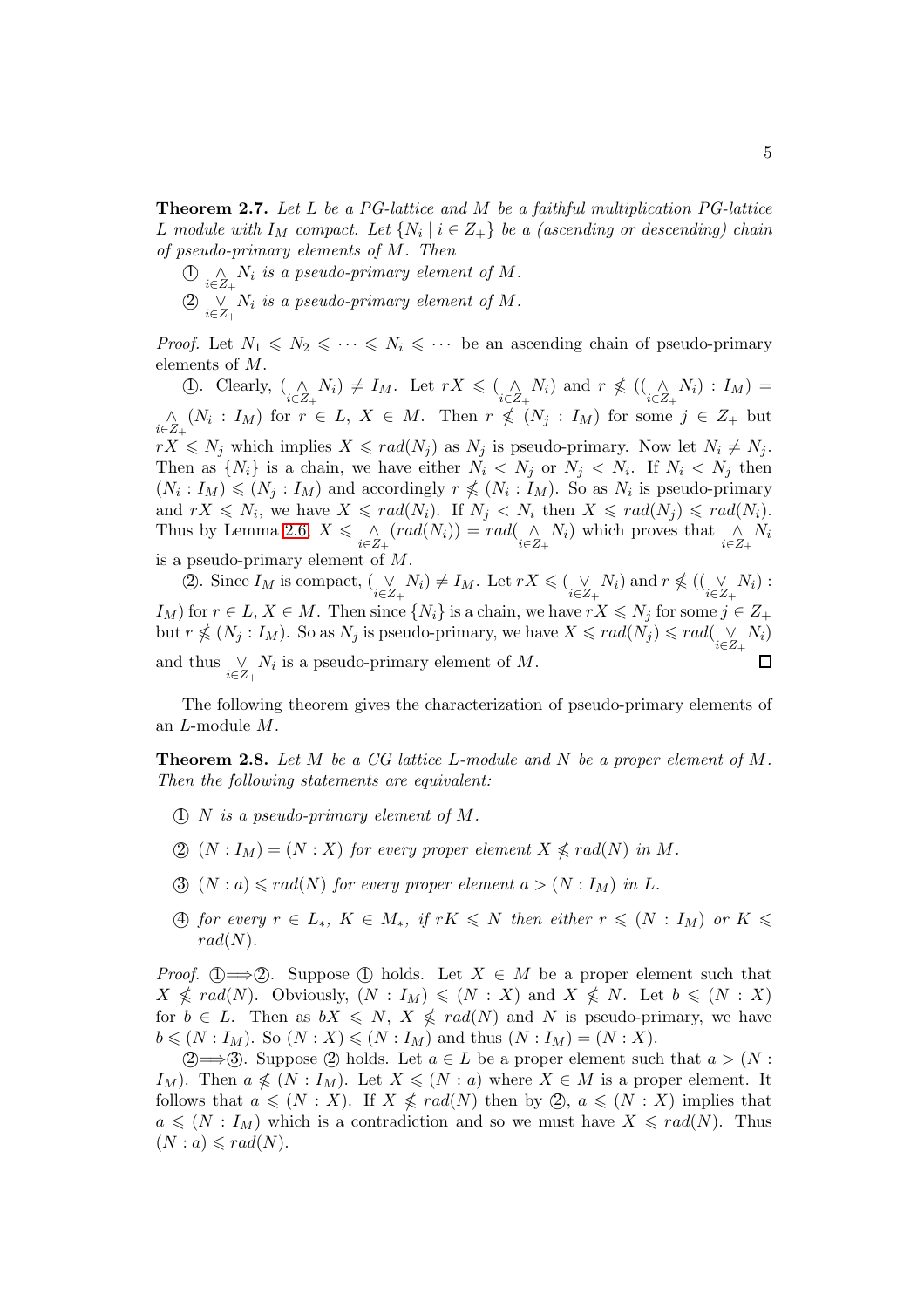3  $\Rightarrow$  4. Suppose 3 holds. Let  $rX \le N$  and  $r \nle (N : I_M)$  for  $X \in M_*, r \in L_*$ . Set  $a = (N : I_M) \vee r$ . Then as  $a > (N : I_M)$  by 3, we have  $(N : a) \leqslant rad(N)$ . Also,  $aX = (N : I_M)X \vee rX \leq N$  which implies  $X \leq (N : a) \leq rad(N)$ .

 $\textcircled{4} \Longrightarrow$  (1). Suppose  $\textcircled{4}$  holds. Let  $aQ \leq N$  and  $Q \leq rad(N)$  for  $a \in L$ ,  $Q \in M$ . As L and M are compactly generated, there exist  $x' \in L_*$  and Y,  $Y' \in M_*$  such that  $x' \leq a, Y \leq Q, Y' \leq Q$  and  $Y' \not\leq rad(N)$ . Let  $x \in L_*$  be such that  $x \leq a$ . Then  $(x \vee x') \in L_*$ ,  $(Y \vee Y') \in M_*$  such that  $(x \vee x')(Y \vee Y') \leq aQ \leq N$  and  $(Y \vee Y') \nleq rad(N)$ . So by  $\textcircled{4}$ , we have  $(x \vee x') \leq (N : I_M)$  which implies  $a \leq N$ :  $I_M$ ). Therefore N is a pseudo-primary element of M.  $\Box$ 

From the following examples, it is clear that in an L-module M which is not a multiplication lattice  $L$ -module, a primary element of  $M$  need not be pseudo-primary and a pseudo-primary element of M need not be primary.

<span id="page-5-1"></span>**Example 2.9.** If  $R = Z$  is the ring of integers and  $M = Z \oplus Z$  then M is a *module over* R*. Suppose* L(R) *is the set of all ideals of* R *and* L(M) *is the set of all submodules of* M*. Then* L(M) *is a lattice module over* L(R) *but* L(M) *is not a* multiplication lattice module. If  $N = (4, 0)Z + (0, 2)Z$  then  $(N : I_M) = 4Z$  and  $rad(N) = (2,0)Z + (0,2)Z$ . It is easy to see that N is a primary element but not a *pseudo-primary element of* L(M) *(see H. M. Fazaeli et. al. [\[9\]](#page-20-6)).*

**Example 2.10.** If  $R = Z$  is the ring of integers and  $M = Z(p^{\infty}) = \{a/p^{k} + Z \mid$  $k \in \mathbb{Z}_+$  and a is an integer} then M is a module over R where p is a prime integer. *Suppose* L(R) *is the set of all ideals of* R *and* L(M) *is the set of all submodules of* M*. Then* L(M) *is a lattice module over* L(R) *but* L(M) *is not a multiplication lattice module. Every proper element of* L(M) *is pseudo-primary as* L(M) *has no prime element. Further if*  $N = \langle 1/p^t + Z \rangle$  *is a proper element of*  $L(M)$  *then*  $(N: I_M) = 0$  and so  $p^i \notin (N: I_M)$  for all i and  $(1/p^{i+t} + Z) \nsubseteq N$ ,  $(i > 0)$  but  $p^{i}(1/p^{i+t} + Z) \subseteq N$ . Thus every proper element of  $L(M)$  is not primary. Hence *every proper element of* L(M) *is pseudo-primary but not primary (see H. M. Fazaeli et. al. [\[9\]](#page-20-6)).*

The following result shows when a primary element of an  $L$ -module  $M$  is pseudoprimary.

Theorem 2.11. *Every radical element of an* L*-module* M *which is primary is pseudo-primary.*

*Proof.* the proof is obvious.

<span id="page-5-0"></span>Lemma 2.12. *Let* L *be a PG-lattice and* M *be a faithful multiplication PG-lattice* L-module with  $I_M$  compact. If a proper element  $q \in L$  is primary then  $qI_M$  is a *primary element of* M*.*

*Proof.* As  $I_M$  is compact and  $q \in L$  is proper, by Theorem 5 of [\[4\]](#page-20-2), we have  $qI_M \neq$  $I_M$ . Let  $aX \leq qI_M$  and  $a \nleq \sqrt{qI_M : I_M}$  for  $a \in L$ ,  $X \in M$ . Then  $a \nleq \sqrt{q}$ . We may suppose that X is a principal element. Assume that  $((qI_M) : X) \neq 1$ . Then there exists a maximal element  $m \in L$  such that  $((qI_M) : X) \leq m$ . As M is a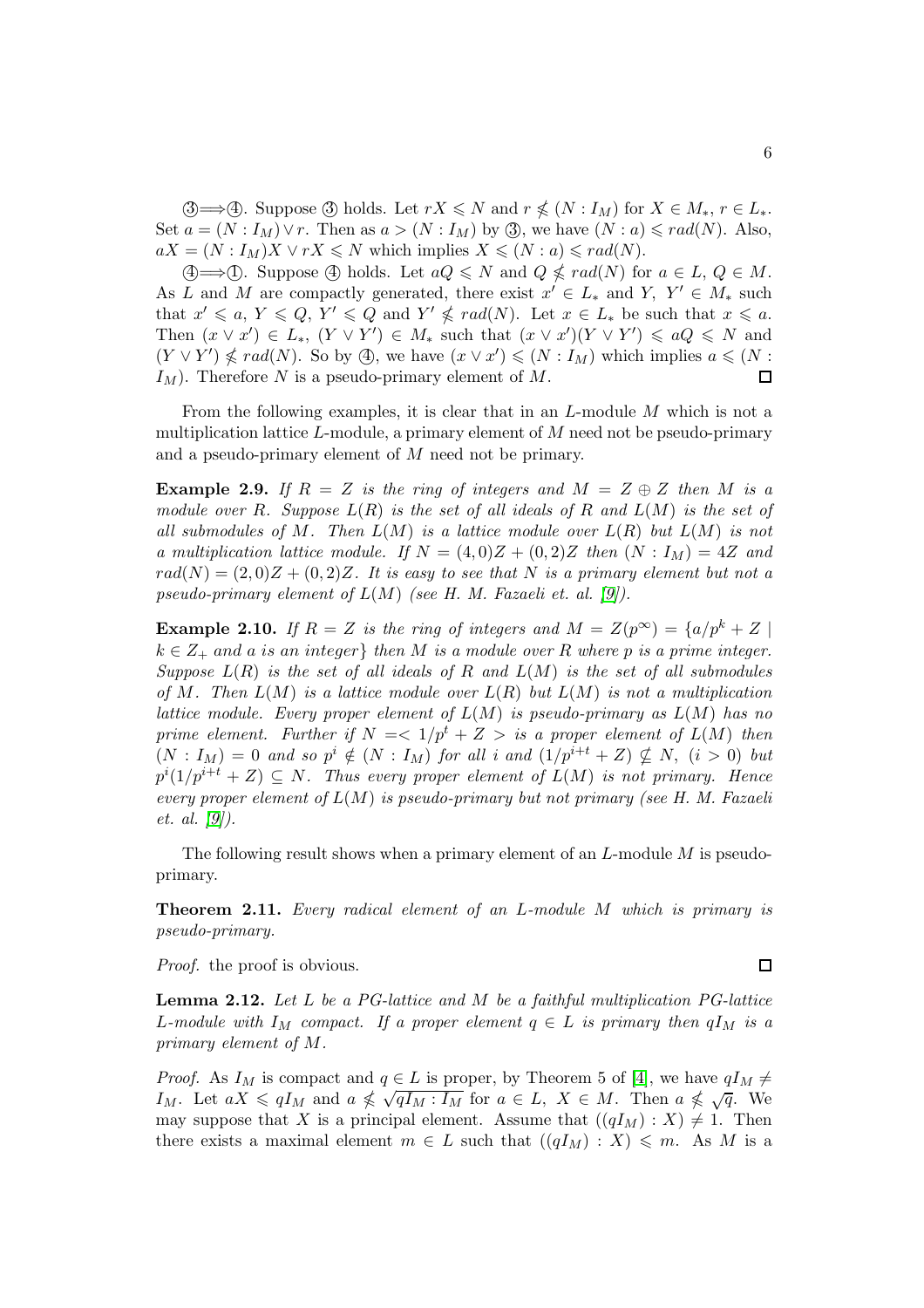multiplication lattice L-module and  $m \in L$  is maximal, by Theorem 4 of [\[4\]](#page-20-2), two cases arise:

Case(T). For principal element  $X \in M$ , there exists a principal element  $r \in L$ with  $r \nleq m$  such that  $rX = O_M$ . Then  $r \leqslant (O_M : X) \leqslant ((qI_M) : X) \leqslant m$  which is a contradiction.

Case(2). There exists a principal element  $Y \in M$  and a principal element  $b \in L$ with  $b \nleq m$  such that  $bI_M \leqslant Y$ . Then  $bX \leqslant Y$ ,  $baX \leqslant bqI_M = q(bI_M) \leqslant qY$  and  $(O_M: Y) b I_M \leq (O_M: Y) Y = O_M$ , since Y is meet principal. As M is faithful, it follows that  $b(O_M : Y) = 0$ . Since Y is meet principal,  $(bX : Y)Y = bX$ . Let  $s = (bX : Y)$  then  $sY = bX$  and so  $asY = abX \le qY$ . Since Y is meet principal,  $abX = (abX : Y)Y = cY$  where  $c = (abX : Y)$ . Since  $cY = abX \leq qY$  and Y is join principal, we have  $c \vee (O_M : Y) = (cY : Y) \leq (qY : Y) = q \vee (O_M : Y)$ . So  $bc \leq bq \leq q$ . On the other hand, since Y is join principal,  $c = (abX : Y) = (asY : Y)$  $Y$ ) = as  $\vee$   $(O_M : Y)$  and so abs  $\leq$  abs  $\vee$   $b(O_M : Y)$  = b(as  $\vee$   $(O_M : Y)$ ) = bc  $\leq$  q. If  $b^n \leqslant q$  for some  $n \in \mathbb{Z}_+$  then  $b^n \leqslant q \leqslant ((qI_M) : X) \leqslant m$  which implies  $b \leqslant m$ . This is a contradiction and so  $b \nleq \sqrt{q}$ . Now as  $abs \leq q$ ,  $a \nleq \sqrt{q}$ ,  $b \nleq \sqrt{q}$  and q is primary, we have  $s \leq q$ . Hence  $bX = sY \leq qY \leq qI_M$  which implies  $b \leq (qI_M) : X \leq m$ , a contradiction.

Thus the assumption that  $((qI_M) : X) \neq 1$  is absurd and so we must have  $((qI_M):X)=1$  which implies  $X\leqslant (qI_M)$ . Therefore  $qI_M$  is a primary element of  $M$ .  $\Box$ 

<span id="page-6-0"></span>Lemma 2.13. *Let* L *be a PG-lattice and* M *be a faithful multiplication PG-lattice* L-module with  $I_M$  compact. If a proper element  $q \in L$  *is primary then*  $qI_M$  *is a pseudo-primary element of* M*.*

*Proof.* As  $I_M$  is compact and  $q \in L$  is proper, by Theorem 5 of [\[4\]](#page-20-2), we have  $qI_M \neq$ I<sub>M</sub>. Let  $aX \leqslant qI_M$  and  $a \nleqslant (qI_M : I_M)$  where  $a \in L$ ,  $X \in M$ . Then  $a \nleqslant q$ . We may suppose that X is a principal element. Assume that  $\text{rad}(qI_M) : X \neq 1$ . Then there exists a maximal element  $m \in L$  such that  $\text{ } (rad(qI_M) : X) \leq m$ . As M is a multiplication lattice L-module and  $m \in L$  is maximal, by Theorem 4 of [\[4\]](#page-20-2), two cases arise:

Case(1). For principal element  $X \in M$ , there exists a principal element  $r \in L$ with  $r \nless m$  such that  $rX = O_M$ . Then  $r \leqslant (O_M : X) \leqslant (rad(qI_M) : X) \leqslant m$  which is a contradiction.

Case(2). There exists a principal element  $Y \in M$  and a principal element  $b \in L$ with  $b \nleq m$  such that  $bI_M \leqslant Y$ . Then  $bX \leqslant Y$ ,  $baX \leqslant bqI_M = q(bI_M) \leqslant qY$  and  $(O_M: Y) b I_M \leqslant (O_M: Y) Y = O_M$ , since Y is meet principal. As M is faithful, it follows that  $b(O_M : Y) = 0$ . Since Y is meet principal,  $(bX : Y)Y = bX$ . Let  $s = (bX : Y)$  then  $sY = bX$  and so  $asY = abX \le qY$ . Since Y is meet principal,  $abX = (abX : Y)Y = cY$  where  $c = (abX : Y)$ . Since  $cY = abX \le qY$  and Y is join principal, we have  $c \vee (O_M : Y) = (cY : Y) \leq (qY : Y) = q \vee (O_M : Y)$ . So  $bc \leq$  $bq \leq q$ . On the other hand, since Y is join principal,  $c = (abX : Y) = (asY : Y) =$  $as \vee (O_M : Y)$  and so  $abs \leq abs \vee b(O_M : Y) = b(as \vee (O_M : Y)) = bc \leq q$ . If  $b^n \leq q$ for some  $n \in \mathbb{Z}_+$  then  $b^n \leqslant q \leqslant (rad(qI_M) : X) \leqslant m$  which implies  $b \leqslant m$ . This is a contradiction and so  $b \nleq \sqrt{q}$ . Now as  $abs \leq q$ ,  $a \nleq q$ ,  $b \nleq \sqrt{q}$  and q is primary, we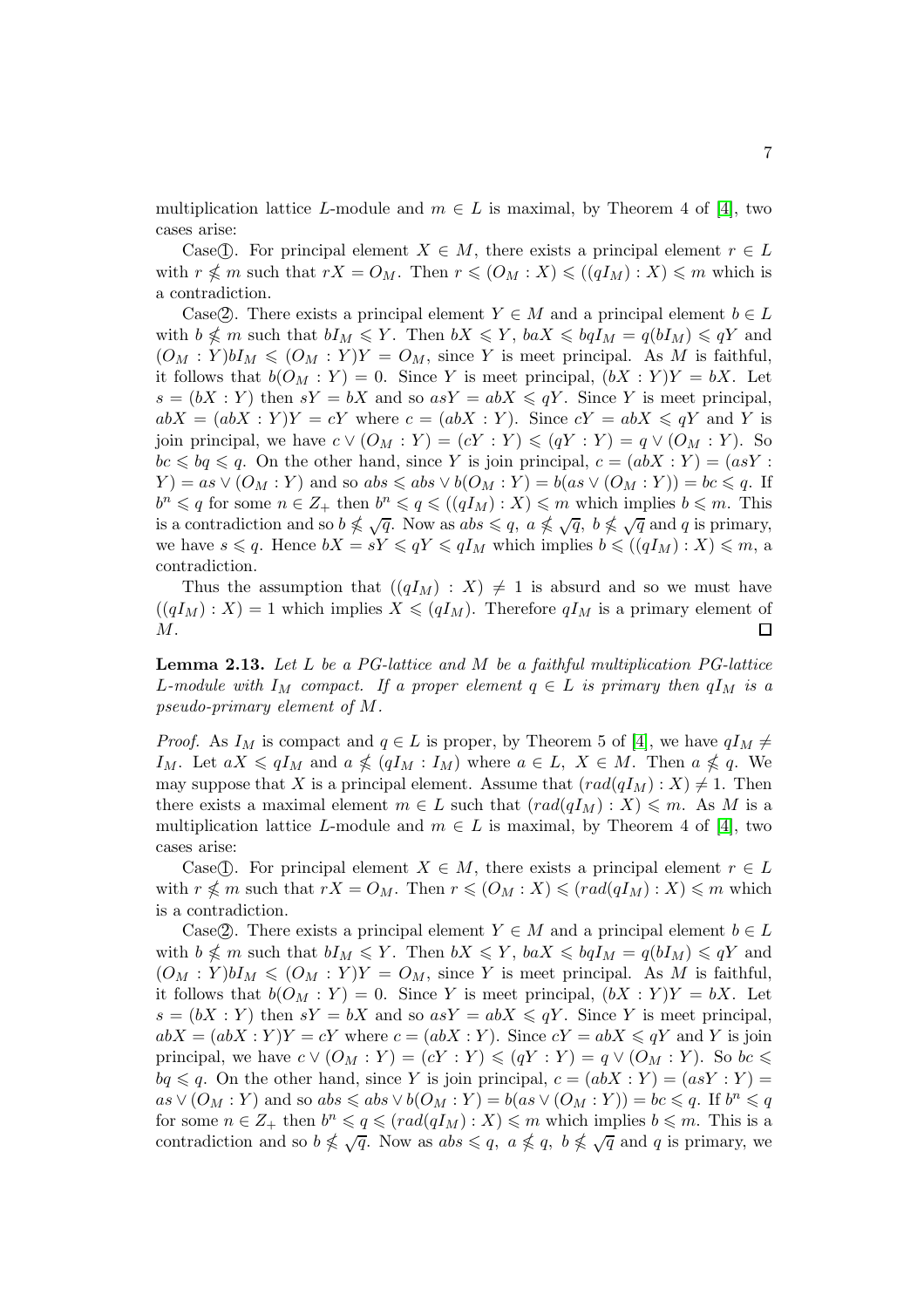have  $s \leq \sqrt{q}$ . Hence by Lemma ??,  $bX = sY \leq \sqrt{q}Y \leq \sqrt{q}I_M \leq rad(qI_M)$  which implies  $b \leqslant (rad(qI_M): X) \leqslant m$ , a contradiction.

Thus the assumption that  $\text{rad}(qI_M) : X \geq 1$  is absurd and so we must have  $\text{grad}(qI_M) : X) = 1$  which implies  $X \leqslant \text{rad}(qI_M)$ . Therefore  $qI_M$  is a pseudoprimary element of M. 囗

The following theorem gives the characterization of pseudo-primary elements in a multiplication lattice L-module M.

<span id="page-7-0"></span>Theorem 2.14. *Let* L *be a PG-lattice and* M *be a faithful multiplication PG-lattice* L-module with  $I_M$  compact. For a proper element  $N \in M$ , the following statements *are equivalent:*

1 N *is a pseudo-primary element of* M*.*

 $(2)$   $(N: I_M)$  *is a primary element of*  $L$ .

 $\textcircled{3}$  N =  $qI_M$  *for some primary element*  $q \in L$ *.* 

4 N *is a primary element of* M*.*

*Proof.* (1)  $\Longrightarrow$  (2). Suppose (1) holds and let  $ab \leq (N : I_M)$  for  $a, b \in L$ . Then  $a(bI_M) \leq N$ . As N is pseudo-primary, we have either  $a \leq (N : I_M)$  or  $bI_M \leq rad(N)$ which implies either  $a \leq N : I_M$  or  $b \leq \sqrt{N : I_M}$ , by Theorem [2](#page-3-2).2 and hence  $(N: I_M) \in L$  is a primary element.

 $(2) \rightarrow 3$ . Suppose (2) holds. Since M is a multiplication lattice L-module, we have  $N = (N : I_M)I_M$  and so  $N = qI_M$  for some primary element  $(N : I_M) = q \in L$ .  $(3) \rightarrow (1)$ . It is clear from Lemma 2.[13.](#page-6-0)

 $(3) \rightarrow (4)$ . It is clear from Lemma 2.[12.](#page-5-0)

 $\textcircled{4} \Longrightarrow$  2. Suppose  $\textcircled{4}$  holds and let  $ab \leqslant (N : I_M)$  for  $a, b \in L$ . Then as N is primary and  $a(bI_M) \leq N$ , we have either  $bI_M \leq N$  or  $a \leq \sqrt{N:I_M}$  which implies either  $b \leqslant (N : I_M)$  or  $a \leqslant \sqrt{N : I_M}$ . Hence  $(N : I_M) \in L$  is primary. 口

From the above Theorem [2.14,](#page-7-0) it is clear that in a multiplication lattice L-module M, the concepts of primary and pseudo-primary elements coincide.

<span id="page-7-2"></span>Corollary 2.15. *Let* L *be a PG-lattice and* M *be a faithful multiplication PG-lattice* L-module with  $I_M$  compact. If N is a pseudo-primary element of M then  $\sqrt{N:I_M}$ *is a prime element of* L*.*

*Proof.* As  $N \in M$  is pseudo-primary, by Theorem 2.[14,](#page-7-0)  $(N : I_M) \in L$  is primary and hence  $\sqrt{N : I_M}$  is a prime element of L. and hence  $\sqrt{N: I_M}$  is a prime element of L.

<span id="page-7-1"></span>Lemma 2.16. *Let* L *be a PG-lattice and* M *be a faithful multiplication PG-lattice* L-module with  $I_M$  compact. If a proper element  $q \in L$  is a prime element then  $qI_M$ *is a prime element of* M*.*

*Proof.* As  $I_M$  is compact and  $q \in L$  is proper, by Theorem 5 of [\[4\]](#page-20-2), we have  $qI_M \neq$  $I_M$ . Let  $aX \leq qI_M$  and  $a \nleq (qI_M : I_M)$  for  $a \in L$ ,  $X \in M$ . Then  $a \nleq q$ . We may suppose that X is a principal element. Assume that  $((qI_M) : X) \neq 1$ . Then there exists a maximal element  $m \in L$  such that  $((qI_M) : X) \leq m$ . As M is a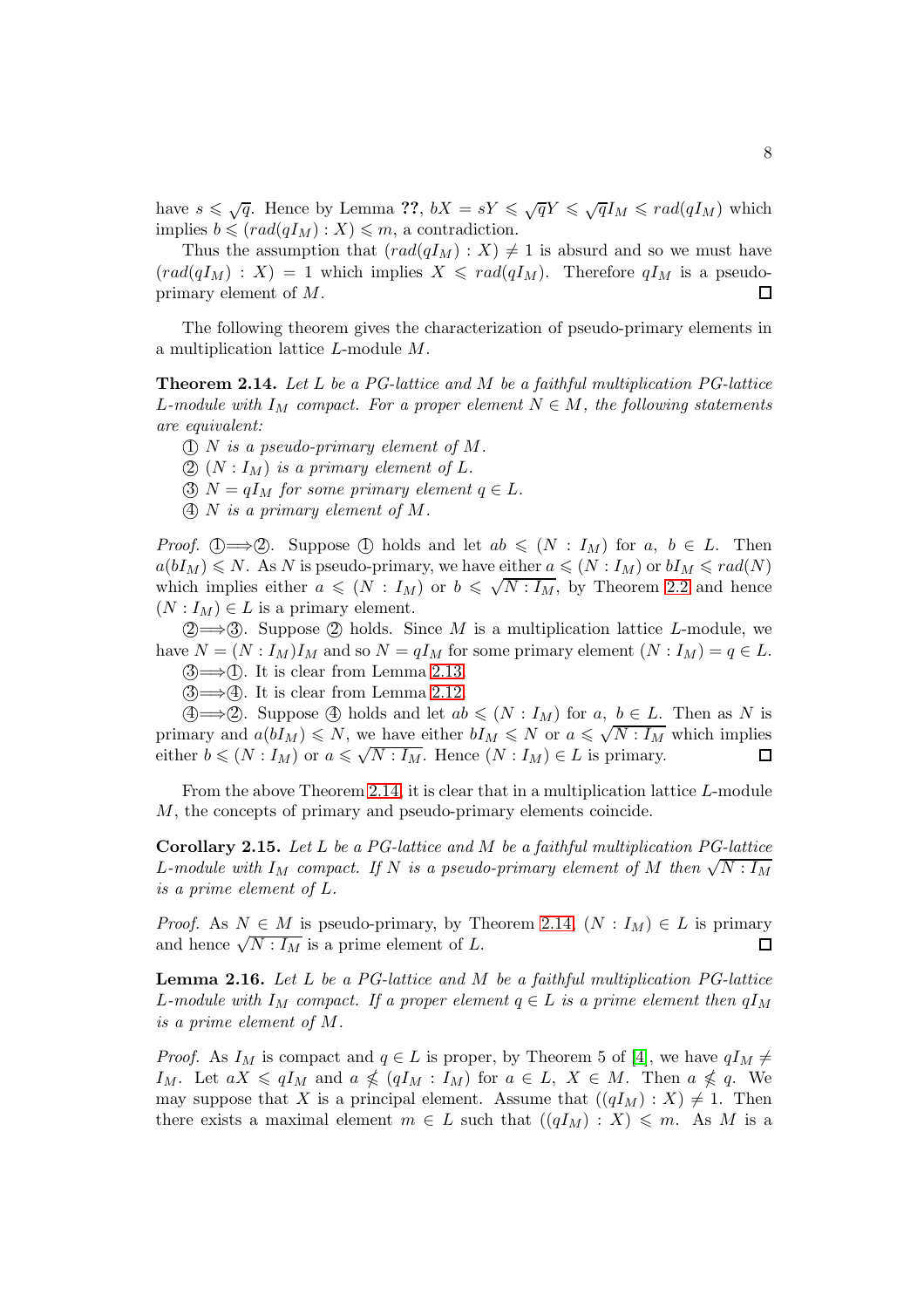multiplication lattice L-module and  $m \in L$  is maximal, by Theorem 4 of [\[4\]](#page-20-2), two cases arise:

Case(T). For principal element  $X \in M$ , there exists a principal element  $r \in L$ with  $r \nleq m$  such that  $rX = O_M$ . Then  $r \leqslant (O_M : X) \leqslant ((qI_M) : X) \leqslant m$  which is a contradiction.

Case(2). There exists a principal element  $Y \in M$  and a principal element  $b \in L$ with  $b \nleq m$  such that  $bI_M \leqslant Y$ . Then  $bX \leqslant Y$ ,  $baX \leqslant bqI_M = q(bI_M) \leqslant qY$  and  $(O_M: Y) b I_M \leq (O_M: Y) Y = O_M$ , since Y is meet principal. As M is faithful, it follows that  $b(O_M : Y) = 0$ . Since Y is meet principal, we have  $(bX : Y)Y = bX$ . Let  $s = (bX : Y)$  then  $sY = bX$  and so  $asY = abX \le qY$ . Since Y is meet principal, we have  $abX = (abX : Y)Y = cY$  where  $c = (abX : Y)$ . Since  $cY = abX \le qY$  and Y is join principal, we have  $c \vee (O_M : Y) = (cY : Y) \leq (qY : Y) = q \vee (O_M : Y)$ . So  $bc \leq bq \leq q$ . On the other hand, since Y is join principal, we have  $c = (abX : Y) =$  $(asY:Y) = as \vee (O_M:Y)$  and so  $abs \leq abs \vee b(O_M:Y) = b(as \vee (O_M:Y)) = bc \leq q$ . If  $b \leqslant q$  then  $b \leqslant q \leqslant ((qI_M):X) \leqslant m$  which contradicts  $b \nleqslant m$  and so  $b \nleqslant q$ . Now as  $abs \leqslant q, \ a \nleqslant q, \ b \nleqslant q \text{ and } q \text{ is prime, we have } s \leqslant q. \text{ Hence } bX = sY \leqslant qY \leqslant (qI_M)$ which implies  $b \leq (qI_M) : X \leq m$ , a contradiction.

Thus the assumption that  $((qI_M) : X) \neq 1$  is absurd and so we must have  $((qI_M) : X) = 1$  which implies  $X \leq (qI_M)$ . Therefore  $qI_M$  is a prime element of M.  $\Box$ 

The following result is the main objective of this section.

<span id="page-8-0"></span>Theorem 2.17. *Let* L *be a PG-lattice and* M *be a faithful multiplication PG-lattice* L-module with  $I_M$  compact. If a proper element  $N \in M$  is pseudo-primary then  $rad(N)$  *is a prime element of*  $M$ *.* 

*Proof.* Since  $N \in M$  is a pseudo-primary element of M, by Theorem 2.[14,](#page-7-0) we have  $N = qI_M$  for some primary element  $q \in L$ . But by Theorem 3.6 of [\[12\]](#page-21-0), we have  $rad(N) = rad(qI_M) = (\sqrt{q})I_M$  where  $\sqrt{q} \in L$  is a prime element as  $q \in L$  is primary. Therefore by Lemma [2.16,](#page-7-1)  $(\sqrt{q})I_M = rad(N)$  is a prime element of M.

Now, in view of the Corollary 2.[15](#page-7-2) we give the following definition.

**Definition 2.18.** By a p-pseudo-primary *element*  $N \in M$ , we mean a pseudo*primary element* N with  $p = \sqrt{N : I_M}$  which is prime.

In the Theorem 2.[17,](#page-8-0) we proved that  $rad(N)$  is prime if  $N \in M$  is pseudoprimary, using Theorem 2.[14.](#page-7-0) In the following theorem we prove the same result independently without using Theorem 2.[14.](#page-7-0)

<span id="page-8-1"></span>Theorem 2.19. *Let* L *be a PG-lattice and* M *be a faithful multiplication PG-lattice* L-module with  $I_M$  compact. If  $N \in M$  is a p-pseudo-primary element then  $(N \vee pI_M)$ *and hence* rad(N) *is prime.*

*Proof.* As  $N \in M$  is a p-pseudo-primary element,  $p = \sqrt{N: I_M} = (rad(N): I_M)$ , by Theorem [2](#page-3-2).2. Let  $P_i \in M$  be a  $p_i$ -prime element such that  $N \leq P_i$ . Then  $p \leq p_i$ which implies that  $(N \vee pI_M) \leqslant (P_i \vee p_iI_M) \leqslant P_i$ , since  $p_iI_M \leqslant P_i$ . Thus whenever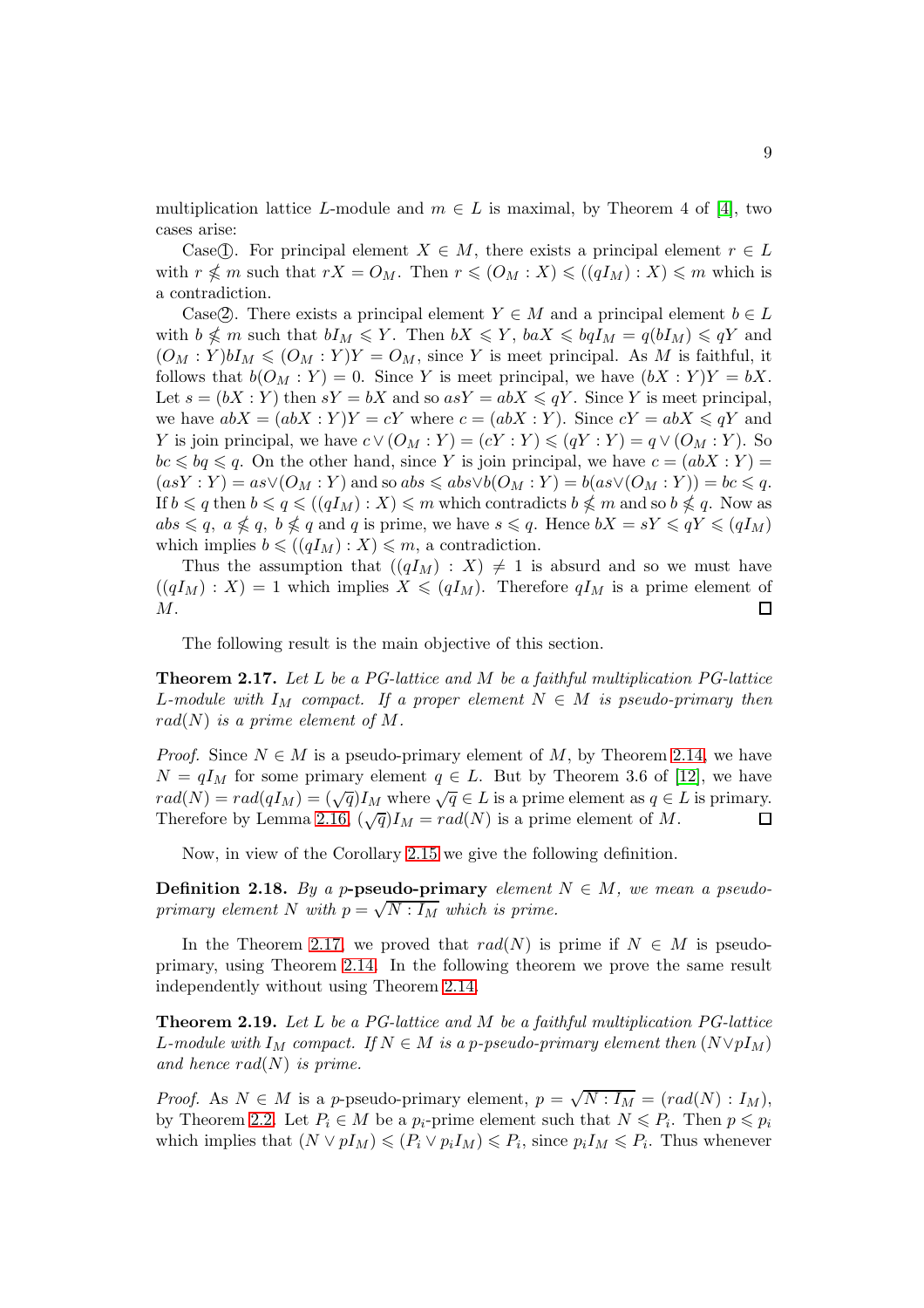$P_i \in M$  is a  $p_i$ -prime element such that  $N \leq P_i$ , we have  $(N \vee pI_M) \leq P_i$ . It follows that  $(N \vee pI_M) \leqslant rad(N)$ . As  $pI_M \leqslant (N \vee pI_M)$ , we have  $p \leqslant ((N \vee pI_M) : I_M) \leqslant$  $(rad(N): I_M) = p.$  Thus  $p = ((N \vee pI_M): I_M)$  is prime and hence by Lemma [2](#page-2-0).1,  $(N \vee pI_M)$  is a prime element containing N and therefore  $rad(N) \leq N \vee pI_M$ . It follows that  $(N \vee pI_M) = rad(N)$  and consequently,  $rad(N)$  is prime.

As a consequence of Theorem [2.6,](#page-3-1) we give following corollary without proof.

follows that  $(N \vee pI_M) = rad(N)$  and consequently,  $rad(N)$  is prime.

Corollary 2.20. *Let* L *be a PG-lattice and* M *be a faithful multiplication PGlattice* L-module with  $I_M$  compact. If  $N \in M$  is a p-pseudo-primary element then  $rad(N) = rad(N \vee pI_M)$ .

Theorem 2.21. *Let* L *be a PG-lattice and* M *be a faithful multiplication PG-lattice* L-module with  $I_M$  compact. If  $p = (N : I_M)$  and  $N \in M$  is a proper element then *the following statements are equivalent:*

- 1 N *is a* p*-pseudo-primary element of* M*.*
- (2)  $rad(N)$  is a p-prime element of M.
- 3 *rad(N) is a* p*-primary element of* M*.*
- 4 *rad(N) is a* p*-pseudo-primary element of* M*.*

*Proof.* ①  $\Longrightarrow$  ②. Suppose ① holds. So N is pseudo-primary such that  $p = \sqrt{N : I_M}$ which is prime. Then by Theorem 2.[17](#page-8-0) and Theorem [2](#page-3-2).2, we have  $rad(N)$  is prime such that  $p = (rad(N) : I_M)$  which is prime.

 $(2) \rightarrow 3$ . It is clear, since every prime is primary.

<u>3⇒</u> ①. Suppose 3 holds. So  $rad(N)$  is primary such that  $p = \sqrt{rad(N) : I_M}$  $\sqrt{\sqrt{N: I_M}} = \sqrt{N: I_M}$ , by Theorem [2](#page-3-2).2 and p is prime. Let  $aX \leqslant N$  for  $a \in L, X \in$ M. Then  $aX \leqslant rad(N)$ . As  $rad(N)$  is primary, we have either  $a \leqslant \sqrt{rad(N) : I_M} =$  $p = (N : I_M)$  or  $X \leqslant rad(N)$  which proves that N is p-pseudo-primary.  $\Box$ 

 $\textcircled{3} \Longleftrightarrow \textcircled{4}$ . It is clear by Theorem 2.[14.](#page-7-0)

Corollary 2.22. *Let* L *be a PG-lattice and* M *be a faithful multiplication PG-lattice* L-module with  $I_M$  compact. If a proper element  $N \in M$  is pseudo-primary then the *following statements are equivalent:*

- (1)  $rad(N)$  is a p-prime element of M.
- 2 *rad(N) is a* p*-primary element of* M*.*
- 3 *rad(N) is a* p*-pseudo-primary element of* M*.*

*Proof.* The proof is obvious.

Theorem 2.23. *Let* L *be a PG-lattice and* M *be a faithful multiplication PG-lattice* L-module with  $I_M$  compact. If a proper element  $N \in M$  is a pseudo-primary element *then for every*  $K \nleq rad(N)$ ,  $(N : K)$  *is a primary element of* L *and*  $\{\sqrt{N : K} \mid K \nleq K\}$  $rad(N)$ *} is a chain of prime elements of L.* 

*Proof.* Let  $K \in M$  be such that  $K \nleqslant rad(N)$ . So  $K \nleqslant N$  and thus  $\sqrt{N:K} \neq 1$ . Let  $ab \leq (N : K)$  for  $a, b \in L$ . Then as  $(ab)K \leq N$ ,  $K \nleq rad(N)$  and N is pseudo-primary, we have  $ab \leq (N : I_M)$  where  $(N : I_M)$  is primary, by Theorem 2.[14.](#page-7-0) It follows that either  $a \leq (N : I_M) \leq (N : K)$  or  $b \leq \sqrt{N : I_M} \leq \sqrt{N : K}$  and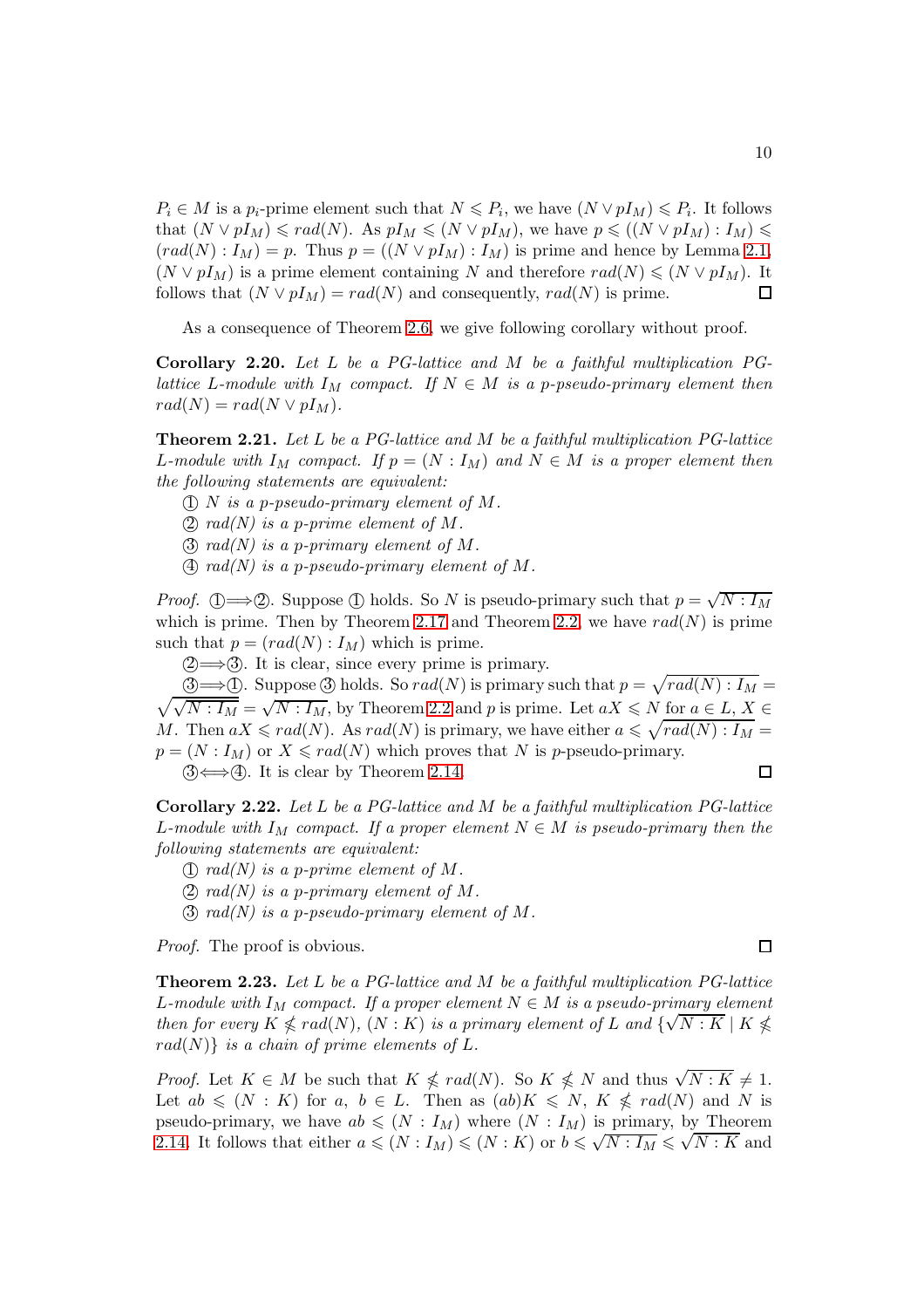hence  $(N: K)$  is a primary element of L. As  $(N: K) \in L$  is a primary element,  $\sqrt{N: K} \in L$  is a prime element. Let  $X, Y \in M$  be such that  $X \nleq rad(N)$  and  $Y \nleq rad(N)$ . Then  $X \nleq N$  and  $Y \nleq N$ . So  $\sqrt{N : X} \neq 1$  and  $\sqrt{N : Y} \neq 1$ .<br>Without loss of generality, assume that  $\sqrt{N : Y} \nleq \sqrt{N : X}$ . Let  $a \leq \sqrt{N : X}$ . Then  $a^n X \leq N$  for some  $n \in \mathbb{Z}_+$ . Since N is pseudo-primary and  $X \nleq rad(N)$ , we have  $a^n \leq (N : I_M) \leq (N : Y)$  which implies  $a \leq \sqrt{N : Y}$ . Thus  $\sqrt{N : X} \leq \sqrt{N : Y}$  and hence  $\{\sqrt{N: K} \mid K \nleq rad(N)\}\$  is a chain of prime elements of L. П

We conclude this section by proving that  $rad(N)$  is prime through the concept of saturation of a pseudo-primary element  $N \in M$ . In view of the definition of saturation of a submodule of an  $R$ -module  $M$  in [\[11\]](#page-21-2), we define the saturation of an element of an L-module M and also introduce the notion of varity of an element of an L-module M.

**Definition 2.24.** For a prime element  $p \in L$  and a proper element  $N \in M$ , the  $element S_p(N) = \vee \{X \in M \mid cX \leq N \text{ for some } c \nleq p\}$  *is called the* **saturation of** N with respect to p*.*

**Definition 2.25.** For a proper element  $N \in M$ , the varity of N is the set  $V(N) =$  ${P \in M \mid P \text{ is prime and } N \leqslant P}$ *. Similarly, for a proper element*  $N \in M$ *, the* varity of  $(N: I_M) \in L$  *is the set*  $V((N: I_M)) = \{p \in L \mid p \text{ is prime and } (N : I_M)\}$  $I_M) \leqslant p$ .

Clearly,  $rad(N) = \wedge V(N)$  for all  $N \in M$ .

<span id="page-10-0"></span>**Lemma 2.26.** In an L-module M, if a proper element  $N \in M$  is pseudo-primary *then*  $S_p(N) \leqslant rad(N)$  *for all*  $p \in V((N : I_M))$ *.* 

*Proof.* Let  $X \leq S_p(N)$  for  $p \in V((N : I_M))$ . Then  $cX \leq N$  for some  $c \nleq p$  and  $(N: I_M) \leqslant p$ . It follows that  $c \nleqslant (N: I_M)$ . As N is pseudo-primary, we have  $X \leqslant rad(N)$  and hence  $S_p(N) \leqslant rad(N)$ . 口

<span id="page-10-1"></span>**Theorem 2.27.** In an L-module M, if  $N \in M$  is a pseudo-primary element and  $S_p(N)$  *is a prime element of* M *for some*  $p \in V((N : I_M))$  *then* rad(N) *is a prime element of* M*.*

*Proof.* Let  $S_p(N) \in M$  be a prime element for some  $p \in V((N : I_M))$ . Clearly,  $1N \leq N$  for  $1 \nleq p$ . Therefore  $N \leq S_p(N)$ . It follows that  $rad(N) \leq S_p(N)$  and so by Lemma 2.[26,](#page-10-0) we have  $S_p(N) = rad(N)$  and consequently  $rad(N)$  is a prime element of M. 囗

As compared to Theorem 2.[17](#page-8-0) and Theorem 2.[19,](#page-8-1) in the above Theorem 2.[27](#page-10-1) to prove  $rad(N)$  is prime, we do not need M to be a multiplication lattice L-module. The following theorem gives another way to show  $rad(N)$  is prime.

**Theorem 2.28.** Let N be a proper element of an L-module M. Then  $rad(N)$  is a *pseudo-primary element of* M *if and only if* rad(N) *is prime.*

*Proof.* The proof is obvious.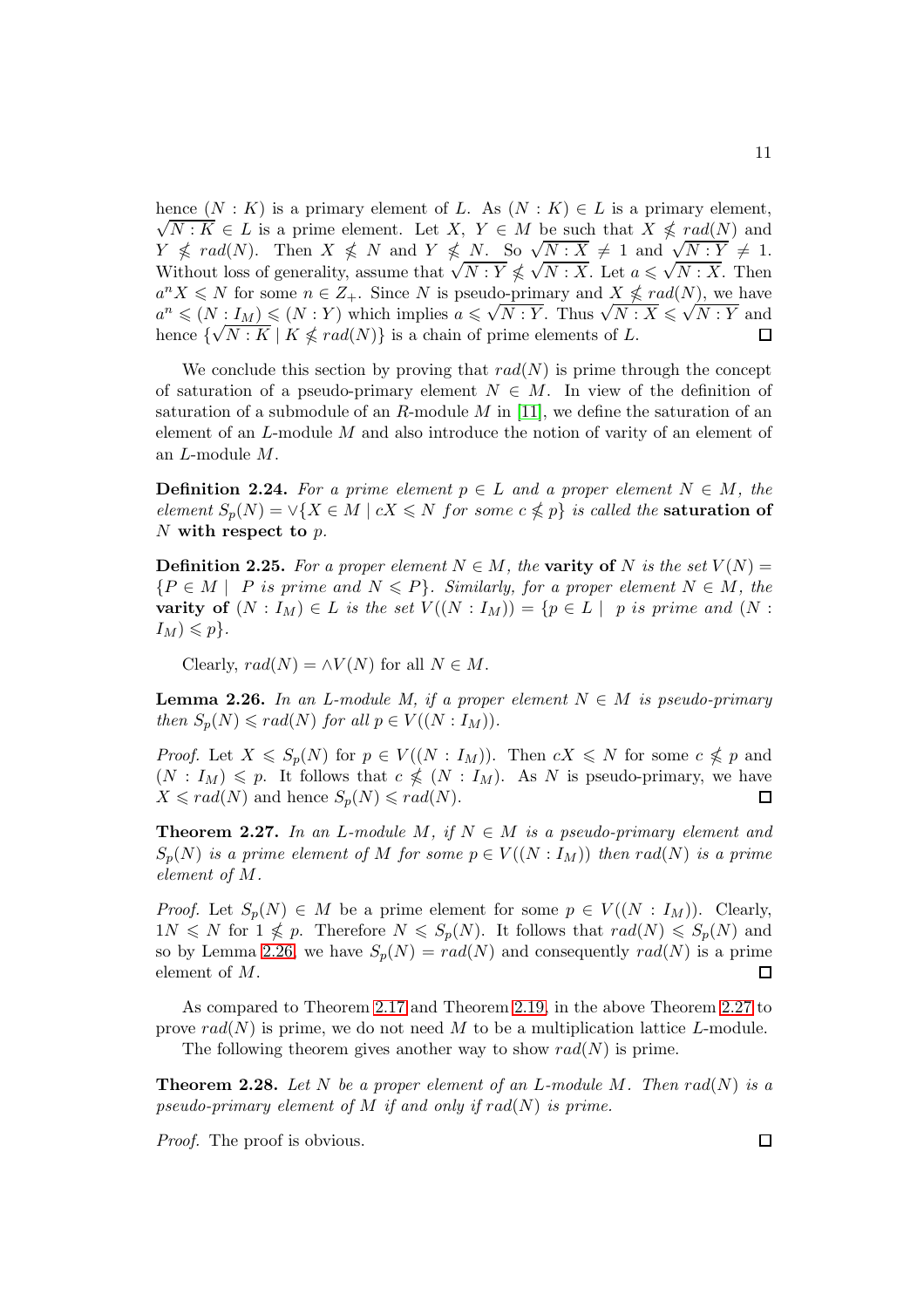### 3 Classical prime elements of M

In an attempt of extending the concept of weakly prime submodules of an R-module M as introduced in [\[3\]](#page-20-7) to an L-module M, the notion of classical prime elements in an  $L$ -module  $M$  was introduced in [\[12\]](#page-21-0). In this section, we study this classical prime elements of a lattice module M to obtain its characterizations and its properties. According to the definition 2.27 in [\[12\]](#page-21-0), a proper element  $N \in M$  is said to be classical prime if for all  $K \in M$ ,  $a, b \in L$ ,  $abK \leq N$  implies either  $aK \leq N$  or  $bK \leqslant N$ .

**Definition 3.1.** An L-module M is said to be classical prime if the element  $O_M$  of M *is classical prime.*

Clearly, every prime element of  $M$  is classical prime but the following example shows that the converse need not be true.

**Example 3.2.** Let R be an integral domain and  $M = R \oplus R$ . Then M is a module *over* R*. Suppose* L(R) *is the set of all ideals of* R *and* L(M) *is the set of all submodules of* M*. Then* L(M) *is a lattice module over* L(R)*. If* P *is a non-zero prime ideal of* R *then*  $P \oplus 0$  *and*  $0 \oplus P$  *are classical prime elements of*  $L(M)$  *but they are not prime elements of* L(M) *(see M. Behboodi et. al. [\[3\]](#page-20-7)).*

According to [\[12\]](#page-21-0), a proper element  $Q$  of an  $L$ -module  $M$  is said to be 2-absorbing if for all  $a, b \in L$ ,  $N \in M$ ,  $abN \leq Q$  implies either  $ab \leq (Q : I_M)$  or  $bN \leq Q$  or  $aN \leq Q$ .

Clearly, every classical prime element of  $M$  is 2-absorbing.

Now we obtain an interesting characterization of a classical prime element of a multiplication lattice L-module M.

<span id="page-11-0"></span>Theorem 3.3. *Let* N *be a proper element of a multiplication lattice* L*-module* M*. Then the following statements are equivalent:*

- 1 N *is a classical prime element of* M*.*
- (2)  $(N : B) = (N : I_M)$  *for every proper element*  $B \in M$  *such that*  $B > N$
- $\textcircled{3}$   $(N : X) = (N : I_M)$  *for every*  $X \nleq N$  *in M.*
- $\textcircled{4}$  N = (N : a) for every proper element  $a \in L$  such that  $(N: I_M) < a$ .

*Proof.* (1)  $\Longrightarrow$  (2). Suppose (1) holds. Let  $B \in M$  be a proper element such that  $B > N$ . Since M is multiplication lattice L-module, we have  $B = bI_M$  for some  $b \in L$ . Let  $a \leqslant (N : B)$ . Then  $abI_M \leqslant N$ . As N is classical prime and  $bI_M = B \nleqslant N$ , we have  $aI_M \leq N$  which implies  $a \leq (N : I_M)$ . Thus  $(N : B) \leq (N : I_M)$ . Clearly,  $(N: I_M) \leqslant (N: B)$  and hence  $(N: B) = (N: I_M)$ .

 $\textcircled{2}\Longrightarrow$  3. Suppose  $\textcircled{2}$  holds. Let  $X \in M$  be a proper element such that  $X \nleq N$ . Let  $Y = N \vee X$ . Then by  $\mathcal{Q}$ , for  $Y > N$  we have  $(N : Y) = (N : I_M)$  which implies  $(N: I_M) = (N: (N \vee X)) = (N: X).$ 

(3)  $\Rightarrow$  (4). Suppose (3) holds. Let *a* ∈ *L* be a proper element such that  $(N : I_M)$  < a. Then  $a \nleq (N : I_M)$ . Let  $X \leq (N : a)$ . So  $a \leq (N : X)$ . If  $X \nleq N$  then by 3,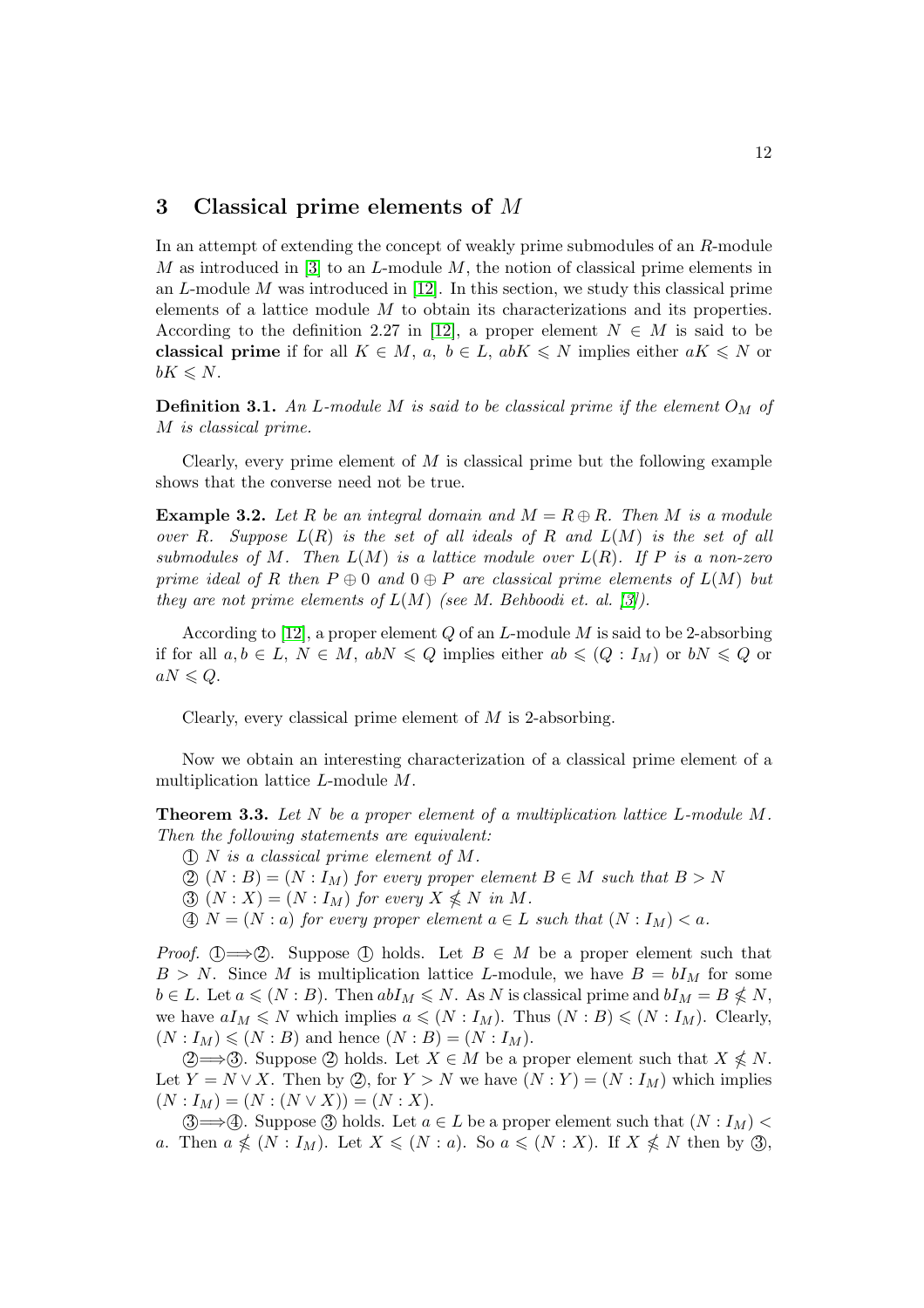we have  $(N : X) = (N : I_M)$  which implies  $a \leq (N : I_M)$ , a contradiction. Hence we must have  $X \leq N$ . It follows that  $(N : a) \leq N$  and thus  $N = (N : a)$ , since  $N \leqslant (N : a).$ 

 $\textcircled{4} \longrightarrow \textcircled{1}$ . Suppose  $\textcircled{4}$  holds. Let  $rsX \leq N$  and  $rX \nleq N$  for  $r, s \in L, X \in M$ . Set  $a = (N : I_M) \vee r$ . Then as  $a > (N : I_M)$  by  $\textcircled{4}$ , we have  $N = (N : a)$ . Also,  $asX = (N : I_M)sX \vee rsX \le N$  and so  $sX \le (N : a) = N$  and hence N is classical prime prime.

Corollary 3.4. *If a faithful multiplication* L*-module* M *is classical prime then* (O<sup>M</sup> :  $B$ ) = 0 *for every proper element*  $B \neq O_M$  *of* M.

*Proof.* As  $O_M < B$  and  $O_M$  is classical prime, by Theorem 3.[3-](#page-11-0) $\mathcal{Q}$ , for  $N = O_M$  we have  $(O_M : B) = (O_M : I_M) = 0$ , since M is faithful.

<span id="page-12-0"></span>Theorem 3.5. *Let* N *be a proper element of a multiplication lattice* L*-module* M*. Then the following statements are equivalent:*

- 1 N *is a classical prime element of* M*.*
- (2) For any proper elements A, K and B of M, if  $(A:K)(B:K) \leq N:K$  then *either*  $(A: K) \leqslant (N: K)$  *or*  $(B: K) \leqslant (N: K)$

*Proof.* (1)  $\Longrightarrow$  (2). Suppose (1) holds. For any proper elements A, K and B of M, let  $(A: K)(B: K) \leqslant (N: K)$  and  $(B: K) \nleqslant (N: K)$ . Then there exists  $b \in L$  such that  $b \leqslant (B : K)$  and  $b \nleqslant (N : K)$ . Let  $a \leqslant (A : K)$ . Then  $ab \leqslant (A : K)(B : K)$  $K \leqslant (N : K)$  which implies  $abK \leqslant N$ . As N is classical prime and  $bK \nleqslant N$ , we get  $aK \leq N$  and so  $a \leq (N : K)$ . Thus  $(A : K) \leq (N : K)$ .

 $(2) \longrightarrow (1)$ . Suppose (2) holds. Let  $abK \leq N$  for  $a, b \in L$ ,  $K \in M$ . Then  $(abK: K) \leqslant (N: K)$ . Since  $(aK: K)(bK: K) \leqslant (abK: K)$ , we have  $(aK: K)(bK: K)$  $K \leqslant (N : K)$ . So by (2), we get either  $(aK : K) \leqslant (N : K)$  or  $(bK : K) \leqslant (N : K)$ . But as  $a \leq (aK : K)$  and  $b \leq (bK : K)$ , we get either  $a \leq (N : K)$  or  $b \leq (N : K)$ which implies either  $aK \leq N$  or  $bK \leq N$ . Thus N is classical prime. □

The above Theorem [3.5](#page-12-0) is another characterization of a classical prime element of a multiplication lattice  $L$ -module  $M$ . In the next theorem, we obtain some interesting properties of a classical prime element of an L-module M.

<span id="page-12-1"></span>Theorem 3.6. *Let* N *be a proper element of an* L*-module* M*.*

- $(1)$  N *is classical prime if and only if*  $(N: K) \in L$  *is prime for every*  $K \nleq N$  *in* M*.*
- 2) If N is classical prime then  $(N: I_M) \in L$  is prime.
- 3) If N is classical prime then  $(N: K) = (N: rK)$  for all proper elements  $r \in L$ *and*  $K \in M$  *such that*  $rK \nleq N$ .
- $(4)$  *If* N is classical prime and M is a multiplication lattice L-module then  $\{(N :$  $K \mid K \nleq N$  *is a chain of prime elements of* L.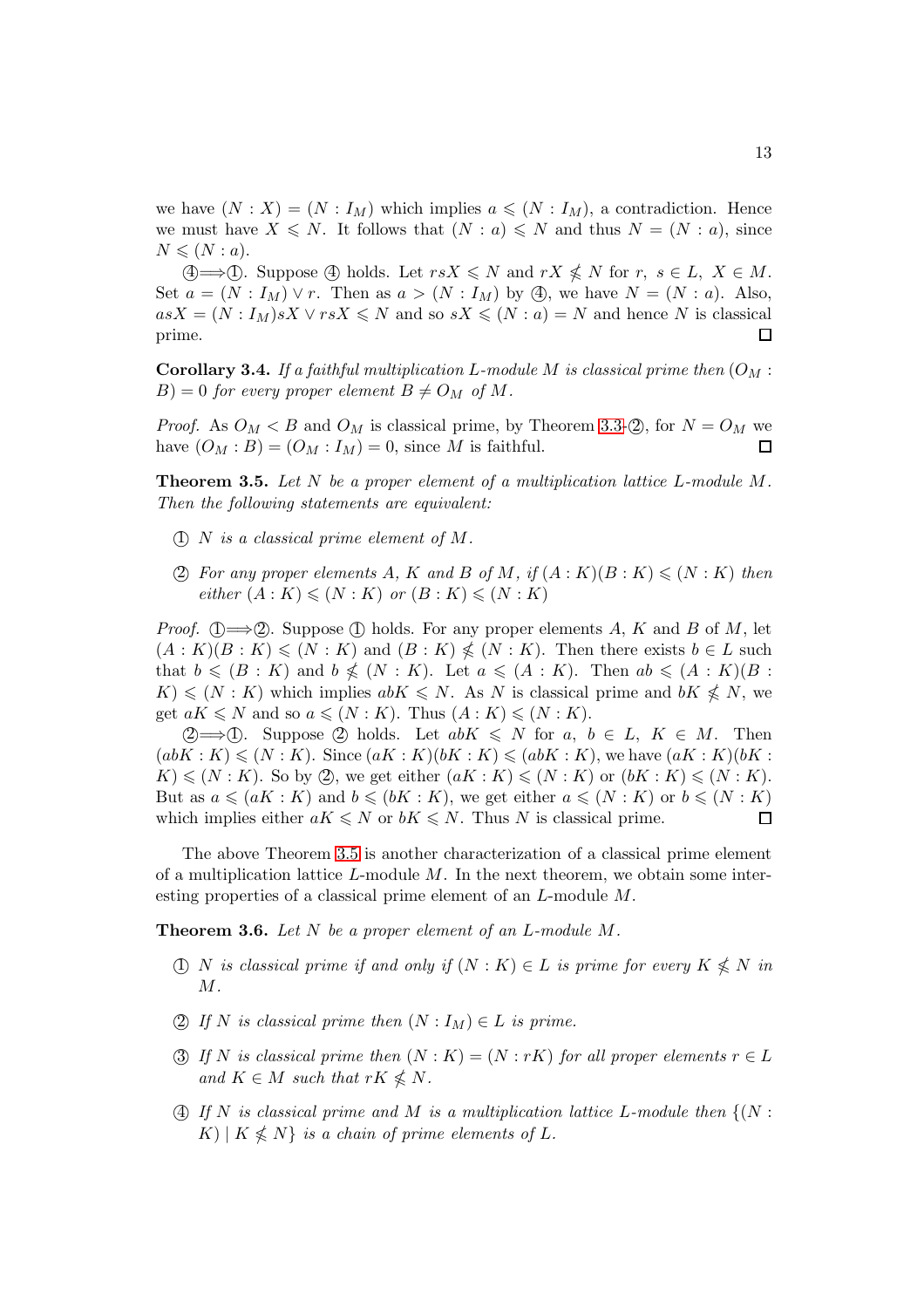*Proof.* ① Let a proper element  $N \in M$  be classical prime and let  $K \nleq N$  in M. Suppose  $ab \leqslant (N : K)$  for a,  $b \in L$ . Then  $abK \leqslant N$ . Since N is classical prime, we have either  $aK \leq N$  or  $bK \leq N$  which implies either  $a \leq (N : K)$  or  $b \leq (N : K)$ and hence  $(N : K) \in L$  is prime. Conversely, let  $(N : K) \in L$  be prime for every  $K \nleq N$  in M. Assume that  $abK \leq N$  and  $bK \nleq N$  for a,  $b \in L$ . Then  $K \nleq N$  and so  $(N: K)$  is prime. Since  $ab \leqslant (N: K)$ ,  $b \nleqslant (N: K)$  and  $(N: K)$  is prime, we have  $a \leq N : K$ . Thus  $aK \leq N$  and hence  $N \in M$  is classical prime.

(2) It is obvious.

3 Let  $K \in M$  and  $r \in L$  be proper elements such that  $rK \nleq N$ . Then  $K \nleq N$ and so by  $\mathbb{O}, (N : K)$  is prime. Assume that  $a \leqslant (N : rK)$ . Then  $ar \leqslant (N : K)$ . Since  $r \nleq (N : K)$  and  $(N : K)$  is prime, we have  $a \leq (N : K)$ . Therefore  $(N : rK) \leq N : K$  and hence  $(N : K) = (N : rK)$ , since  $(N : K) \leq N : rK$ .

4 Let a proper element  $N \in M$  be classical prime. Let  $X, Y \in M$  be such that  $X \nleq N$  and  $Y \nleq N$ . Then by  $\mathbb{O}$ , we have  $(N : X)$  and  $(N : Y)$  are prime elements of L. Since M is a multiplication lattice L-module, there exists  $x \in L$  such that  $X = xI_M$ . Without loss of generality, assume that  $(N:Y) \nleq (N:X)$ . Let  $a \leqslant (N : X)$ . Then  $axI_M \leqslant N$ . Since N is classical prime and  $xI_M = X \nleqslant N$ , we have  $aI_M \leq N$  which implies  $a \leq (N : I_M) \leq (N : Y)$ . Thus  $(N : X) \leq (N : Y)$ . Hence  $\{(N: K) | K \nleq N\}$  is a chain of prime elements of L.  $\Box$ 

In the following corollary, we show that a classical prime element  $N \in M$  is prime if  $N$  is primary.

Corollary 3.7. *A proper element* N *of an* L*-module* M *is prime if and only if* N *is both primary and classical prime.*

*Proof.* Let  $N \in M$  be primary and classical prime. Assume that  $rX \leq N$  and  $X \nleq N$  for  $r \in L$ ,  $X \in M$ . Then as N is classical prime, by Theorem 3.[6-](#page-12-1) $\oslash$ , we have  $(N: I_M)$  is prime. Also, as N is primary, we have  $r^n \leq (N: I_M)$  for some  $n \in \mathbb{Z}_+$  which implies  $r \leqslant (N : I_M)$  and hence N is prime. The converse part is obvious.  $\Box$ 

In a multiplication lattice  $L$ -module  $M$ , the concepts of classical prime and prime elements coincide as shown below.

Theorem 3.8. *A proper element* N *of a multiplication lattice* L*-module* M *is prime if and only if* N *is classical prime.*

*Proof.* If N is prime then obviously, N is classical prime. Conversely, let N be classical prime. Assume that  $aX \leq N$  for  $a \in L$ ,  $X \in M$ . Then  $(aX : I_M) \leq N$ :  $I_M$ ). But  $(aI_M: I_M)(X: I_M) \leqslant (aX: I_M)$  and so  $(aI_M: I_M)(X: I_M) \leqslant (N: I_M)$ . As N is classical prime, by Theorem [3.5,](#page-12-0) we have either  $(aI_M : I_M) \leq N : I_M$ or  $(X: I_M) \leqslant (N: I_M)$  which implies either  $(aI_M: I_M)I_M \leqslant (N: I_M)I_M$  or  $(X: I_M)I_M \leqslant (N: I_M)I_M$ . Since M is a multiplication lattice L-module, we get either  $aI_M \leq N$  or  $X \leq N$  and thus N is prime.  $\Box$ 

Corollary 3.9. *Every maximal element of an* L*-module* M *is classical prime.*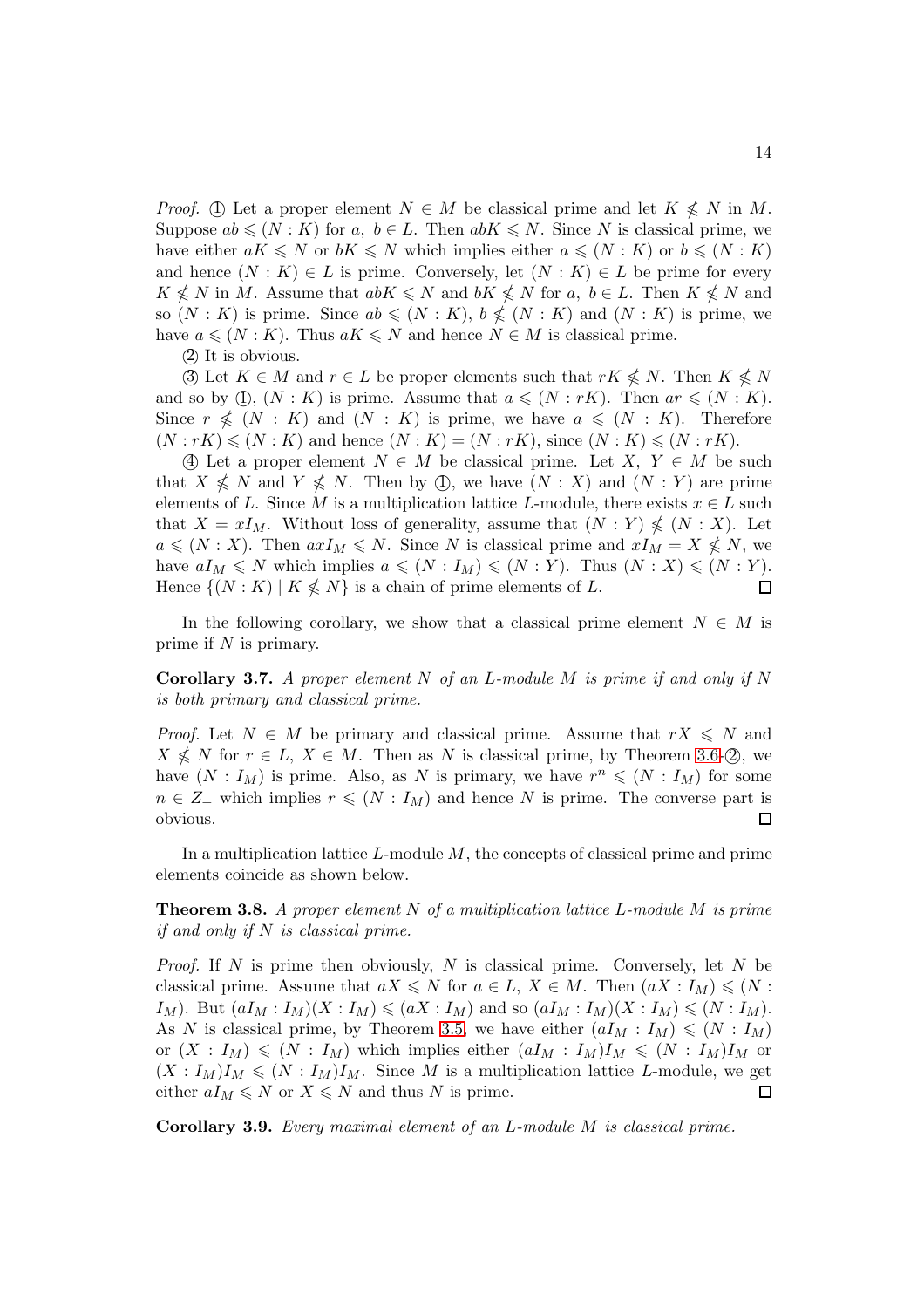*Proof.* The proof is obvious.

**Theorem 3.10.** Let N be a proper element of an L-module M such that  $(N : X) \neq$  $(N:Y)$  *implies*  $N = (N \vee X) \wedge (N \vee Y)$  *for* X,  $Y \in M$ . Then N *is classical prime.* 

*Proof.* Let  $abK \leq N$  and  $aK \nleq N$  for  $a, b \in L, K \in M$ . Then  $a \leq (N : bK)$ and  $a \nleq (N : K)$  which implies  $(N : bK) \neq (N : K)$ . So by hypothesis,  $N =$  $(N \vee bK) \wedge (N \vee K)$ . Clearly,  $bK \leq (N \vee bK) \wedge (N \vee K) = N$ . Thus N is classical prime. prime.

In earlier characterizations, namely Theorem [3](#page-11-0).3 and Theorem 3.[5,](#page-12-0) M is a multiplication lattice L-module. The following theorem gives the characterization of classical prime elements of an  $L$ -module  $M$  where  $M$  need not be a multiplication lattice L-module.

Theorem 3.11. *Let* M *be a CG lattice* L*-module and* N *be a proper element of* M*. Then the following statements are equivalent:*

1 N *is classical prime.*

(2) for every a,  $b \in L$ , either  $(N : ab) = (N : a)$  or  $(N : ab) = (N : b)$ .

 $\textcircled{3}$  *for every*  $r, s \in L_*, K \in M_*$ , if  $rsK \leq N$  *then either*  $rK \leq N$  *or*  $sK \leq N$ *.* 

*Proof.* (1)  $\Longrightarrow$  (2). Suppose (1) holds and let a,  $b \in L$ . As  $ab \leq a$  and  $ab \leq b$ , we have  $(N : a) \leqslant (N : ab)$  and  $(N : b) \leqslant (N : ab)$ . Now let  $K \leqslant (N : ab)$ . Then  $abK \leqslant N$ . Since N is classical prime, we have either  $aK \leq N$  or  $bK \leq N$  which implies either  $K \leqslant (N : a)$  or  $K \leqslant (N : b)$ . Thus either  $(N : ab) \leqslant (N : a)$  or  $(N : ab) \leqslant (N : b)$ and hence either  $(N : ab) = (N : a)$  or  $(N : ab) = (N : b)$ .

2→3. Suppose 2 holds. Let  $rsK \le N$  for  $r, s \in L_*, K \in M_*$ . Then by 2, we have either  $(N : rs) = (N : r)$  or  $(N : rs) = (N : s)$ . So  $K \leq (N : rs)$  implies either  $K \leqslant (N : r)$  or  $K \leqslant (N : s)$ . Thus either  $rK \leqslant N$  or  $sK \leqslant N$ .

**3**  $\Rightarrow$  **①**. Suppose **3** holds. Let  $abX \leq N$  and  $aX \nleq N$  for  $a, b \in L$ ,  $X \in M$ . As L and M are compactly generated, there exist  $r, s \in L_*, Y' \in M_*$  such that  $r \leq a, s \leq b, Y' \leq X \text{ and } rY' \nleq N.$  Let  $Y \in M_*$  be such that  $Y \leq X$  which implies  $sY \leqslant bX$ . Then  $r, s \in L_*$ ,  $(Y \vee Y') \in M_*$  such that  $rs(Y \vee Y') \leqslant abX \leqslant$ N,  $r(Y \vee Y') \nleq N$ . So by 3,  $s(Y \vee Y') \nleq N$  which implies  $sY \nleq N$  and hence  $bX \leq N$ . Therefore N is classical prime. П

In the next theorem, we show that the meet and join of a family of ascending chain of classical prime elements of M are again classical prime.

**Theorem 3.12.** Let  $\{N_i \mid i \in Z_+\}$  be a (ascending or descending) chain of classical *prime elements of an* L*-module* M*. Then*

- $\bigoplus_{i\in Z_+} \Lambda_i$  is a classical prime element of M.
- $\textcircled{2}$   $\underset{i\in Z_{+}}{\vee}$  *N<sub>i</sub> is a classical prime element of M if*  $I_{M}$  *is compact.*

*Proof.* Let  $N_1 \leq N_2 \leq \cdots \leq N_i \leq \cdots$  be an ascending chain of classical prime elements of M.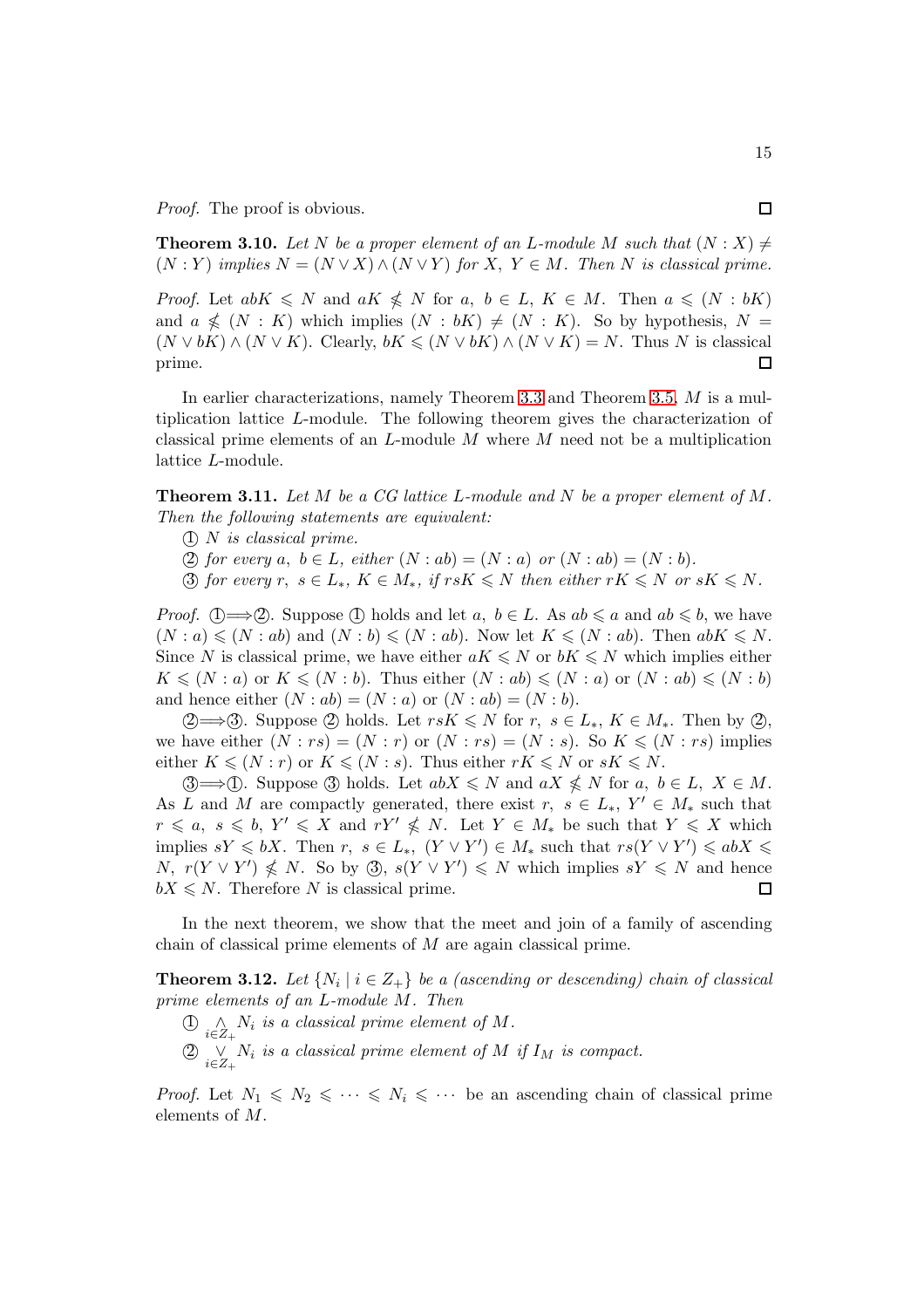(1). Clearly,  $\binom{\wedge}{i \in Z_+} N_i \neq I_M$ . Let  $abQ \leq \binom{\wedge}{i \in Z_+} N_i$  and  $aQ \nleq \binom{\wedge}{i \in Z_+} N_i$  for  $a, b \in L$ ,  $Q \in M$ . Then  $aQ \nleq N_j$  for some  $j \in Z_+$  but  $abQ \nleq N_j$  which implies  $bQ \nleq N_j$ as  $N_j$  is a classical prime element. Now let  $N_i \neq N_j$ . Then as  $\{N_i\}$  is a chain, we have either  $N_i < N_j$  or  $N_j < N_i$ . If  $N_i < N_j$  then as  $N_i$  is a classical prime element,  $abQ \leq N_i$  and  $aQ \nleq N_i$ , we have  $bQ \leq N_i$ . If  $N_j \leq N_i$  then  $bQ \leq N_j \leq N_i$ . Thus  $bQ \leq \bigwedge_{i \in Z_+} N_i$  which proves that  $\bigwedge_{i \in Z_+} N_i$  is a classical prime element of M.

2. Since  $I_M$  is compact,  $(\bigvee_{i\in Z_+} N_i) \neq I_M$ . Let  $abQ \leq (\bigvee_{i\in Z_+} N_i)$  and  $aQ \nleq$  $(\bigvee_{i\in Z_+} N_i)$  for  $a, b \in L, Q \in M$ . Then as  $\{N_i\}$  is a chain, we have  $abQ \leq N_j$  for some  $j \in Z_+$  but  $aQ \nleq N_j$  which implies  $bQ \nleq N_j \leq (\bigvee_{i \in Z_+} N_i)$  as  $N_j$  is a classical prime element and thus  $\bigvee_{i \in Z_+} N_i$  is a classical prime element of M.  $\Box$ 

Clearly, every classical prime element is a semiprime element. In view of Theorem  $3.6$ - $(1)$ , we have the following result.

Theorem 3.13. *A proper element* N *of an* L*-module* M *is semiprime if and only if*  $(N: I_M) \in L$  *is prime.* 

*Proof.* The proof is obvious.

We conclude this section by the following corollary.

Corollary 3.14. *Let* N *be a proper element of a multiplication lattice* L*-module* M*. Then the following statements are equivalent:*

- (1). *N* is a prime element of  $M$ .
- $(2)$ *. N* is a classical prime element of M.
- 3 *.* N *is a semiprime element of* M*.*
- $\Phi$ *.*  $(N: I_M)$  *is a prime element of*  $L$ *.*

*Proof.* The proof is obvious.

### 4 Pseudo-classical primary elements of M

H. M. Fazaeli et. al. in [\[9\]](#page-20-6) introduced the concept of a weakly primary-like submodule of an  $R$ -module  $M$ . In this section, we define a similar term in lattice modules. Instead of calling weakly primary-like element of an  $L$ -module  $M$ , we shall call such elements, pseudo-classical primary.

Definition 4.1. *A proper element* N *of an* L*-module* M *is said to be* pseudoclassical primary *if for all*  $K \in M$ ,  $a, b \in L$ ,  $abK \leq N$  *implies either*  $aK \leq N$ *or*  $bK \leqslant rad(N)$ *.* 

Clearly, every classical prime element of  $M$  is pseudo-classical primary.

The following theorem gives the characterization of pseudo-classical primary elements of an L-module M.

 $\Box$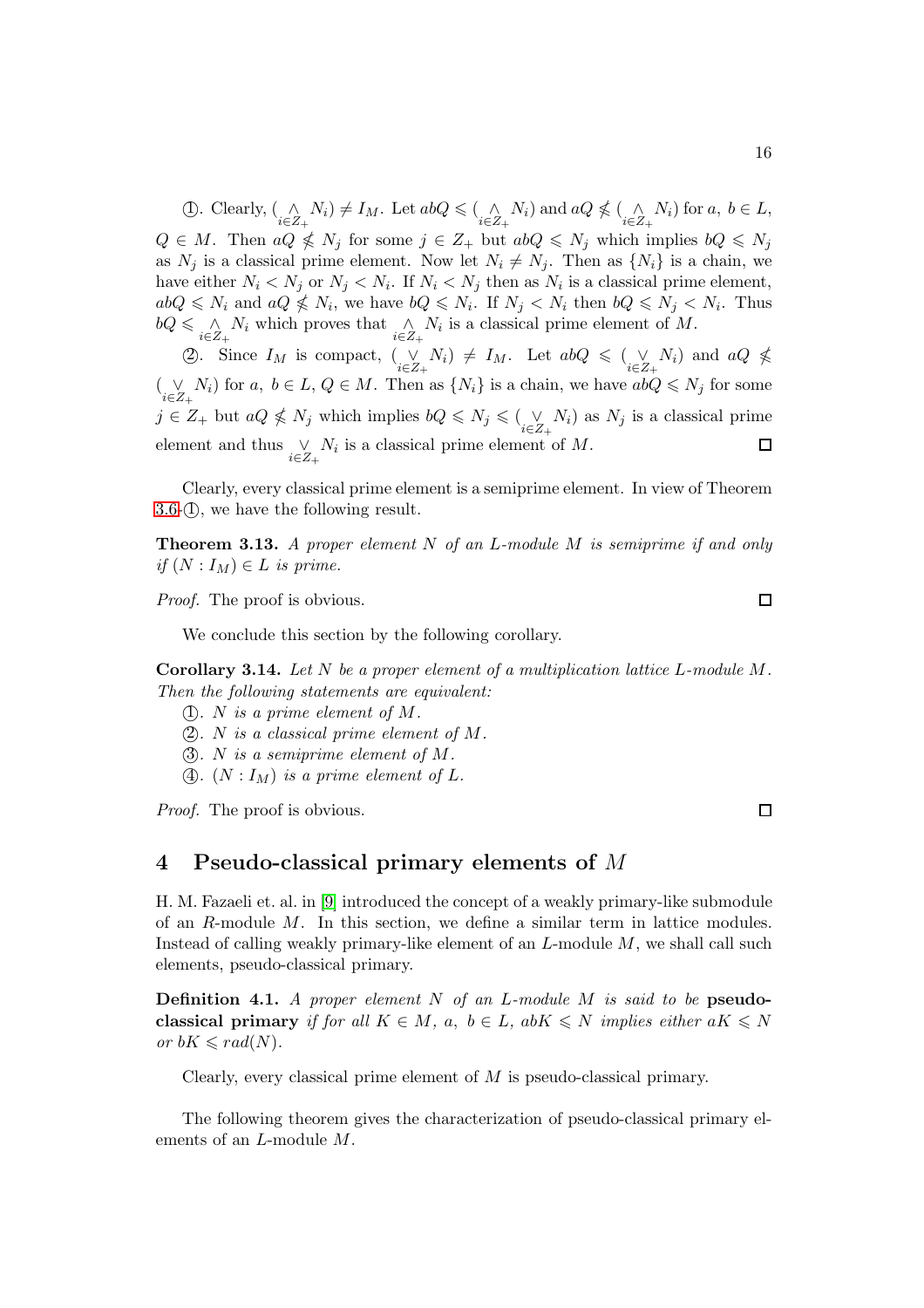Theorem 4.2. *Let* M *be a CG lattice* L*-module and N be a proper element of* M*. Then the following statements are equivalent:*

- 1 N *is a pseudo-classical primary element of* M*.*
- (2)  $(N : X) = (N : rX)$  *for every proper elements*  $r \in L$  *and*  $X \in M$  *such that*  $X \nleqslant N$  and  $rX \nleqslant rad(N)$ .
- 3 *for every*  $r, s \in L_*, K \in M_*$ , if  $rsK \leq N$  then either  $rK \leq N$  or  $sK \leq$  $rad(N)$ *.*

*Proof.*  $\mathbb{Q} \longrightarrow \mathbb{Q}$ . Suppose  $\mathbb{Q}$  holds. Let  $X \in M$  and  $r \in L$  be proper elements such that  $rX \nleqslant rad(N)$  and  $X \nleqslant N$ . Obviously,  $(N : X) \leqslant (N : rX)$ . Let  $b \leqslant (N : rX)$ for  $b \in L$ . Then as  $rbX \leq N$ ,  $rX \nleq rad(N)$  and N is pseudo-classical primary, we have  $bX \leq N$  which implies  $b \leq (N : X)$ . So  $(N : rX) \leq (N : X)$  and thus  $(N : X) = (N : rX).$ 

2 ⇒ 3. Suppose 2 holds. Let  $rsK \le N$  and  $sK \nleq rad(N)$  for  $K \in M_*, r, s \in$ L<sup>\*</sup>. If  $K \le N$  then  $rK \le N$  and we are done. So assume that  $K \le N$ . Then by  $\mathcal{D}$ , we have  $(N : K) = (N : sK)$ . As  $rsK \le N$ , it follows that  $r \le (N : sK) = (N : K)$ which implies  $rK \leq N$ .

 $\mathcal{B} \longrightarrow \mathbb{D}$ . Suppose  $\mathcal{B}$  holds. Let  $abX \leq N$  and  $aX \nleq rad(N)$  for  $a, b \in L$ ,  $X \in M$ . As L and M are compactly generated, there exist  $r, s \in L_*$  and  $Y' \in M_*$ such that  $r \leq a, s \leq b, Y' \leq X$  and  $rY' \leq rad(N)$ . Let  $Y \in M_*$  be such that  $Y \leqslant X$  which implies  $sY \leqslant bX$ . Then  $r, s \in L_*, (Y \vee Y') \in M_*$  such that  $rs(Y \vee Y') \leq abX \leq N$  and  $r(Y \vee Y') \nleq rad(N)$ . So by 3, we have  $s(Y \vee Y') \leq N$ which implies  $sY \leq N$  and hence  $bX \leq N$ . Therefore N is a pseudo-classical primary element of M. 口

<span id="page-16-0"></span>Lemma 4.3. *Let* L *be a PG-lattice and* M *be a faithful multiplication PG-lattice* L-module with  $I_M$  compact. If a proper element  $q \in L$  is primary then  $qI_M$  is a *pseudo-classical primary element of* M*.*

*Proof.* As  $I_M$  is compact and  $q \in L$  is proper by Theorem 5 of [\[4\]](#page-20-2) we have  $qI_M \neq I_M$ . Let  $adX \leqslant qI_M$  and  $aX \nleqslant qI_M$  for  $a, d \in L$ ,  $X \in M$ . Then  $a \nleqslant q$ . We may suppose that dX is a principal element. Assume that  $\text{(rad}(qI_M) : (dX)) \neq 1$ . Then there exists a maximal element  $m \in L$  such that  $\text{ } (rad(qI_M) : (dX)) \leq m$ . As M is a multiplication lattice L-module and  $m \in L$  is maximal, by Theorem 4 of [\[4\]](#page-20-2), two cases arise:

Case(T). For the principal element  $dX \in M$ , there exists a principal element  $r \in L$  with  $r \nleq m$  such that  $r(dX) = O_M$ . Then  $r \leq (O_M : (dX)) \leq (rad(qI_M) :$  $(dX)$ )  $\leqslant m$  which is a contradiction.

Case(2). There exists a principal element  $Y \in M$  and a principal element  $b \in L$ with  $b \nleq m$  such that  $bI_M \leqslant Y$ . Then  $b(dX) \leqslant Y$ ,  $badX \leqslant bqI_M = q(bI_M) \leqslant qY$ and  $(O_M:Y)bI_M \leq (O_M:Y)Y = O_M$ , since Y is meet principal. As M is faithful, it follows that  $b(O_M : Y) = 0$ . Since Y is meet principal,  $(bdX : Y)Y = bdX$ . Let  $s = (bdX : Y)$  then  $sY = bdX$  and so  $asY = abdX \le qY$ . Since Y is meet principal,  $abdX = (abdX : Y)Y = cY$  where  $c = (abdX : Y)$ . Since  $cY = abdX \le qY$  and Y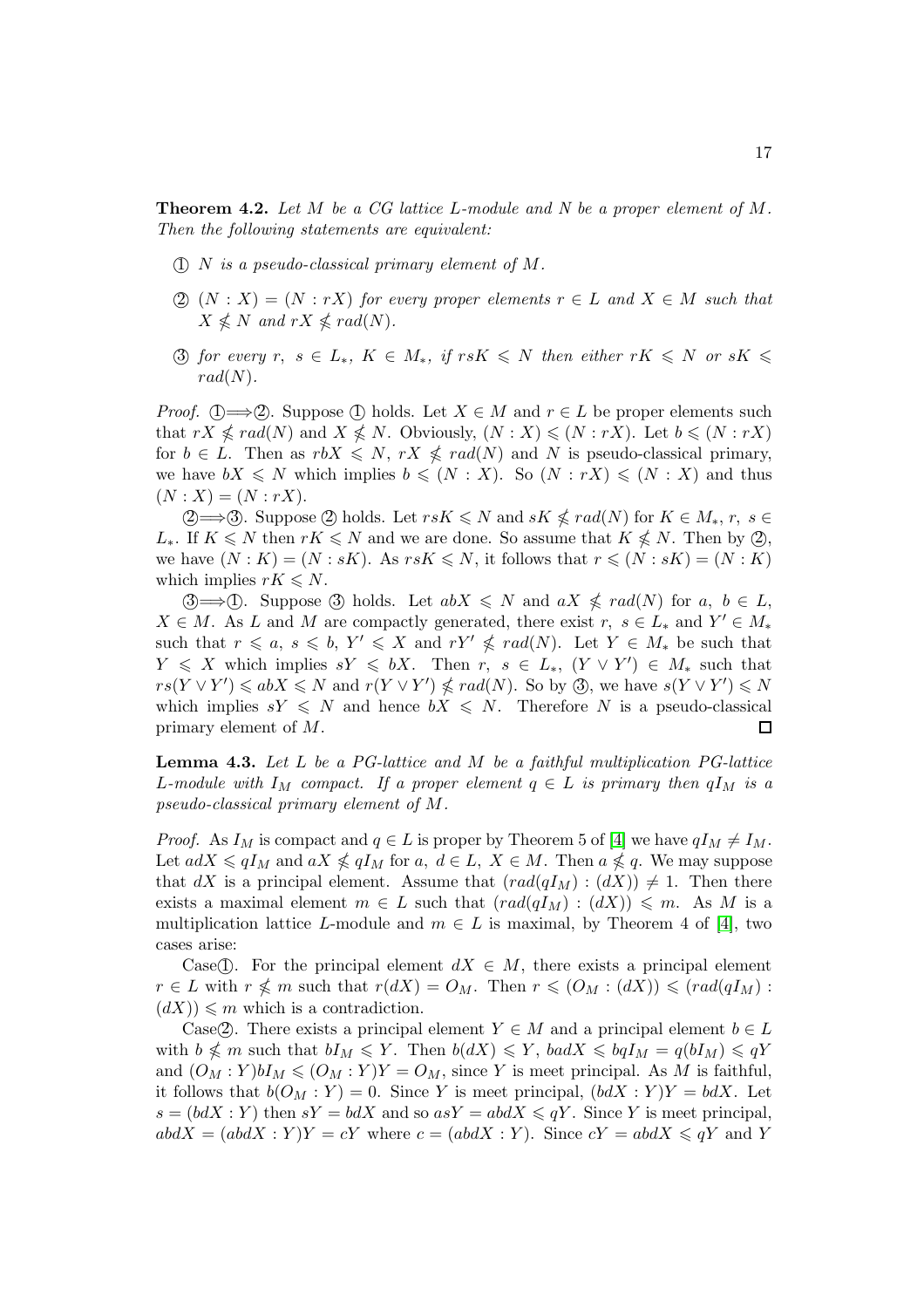is join principal, we have  $c \vee (O_M : Y) = (cY : Y) \leq (qY : Y) = q \vee (O_M : Y)$ . So  $bc \leqslant bq \leqslant q$ . On the other hand, since Y is join principal,  $c = (abdX : Y) = (asY : Y)$  $Y$ ) = as  $\vee$   $(O_M : Y)$  and so abs  $\leq$  abs  $\vee$   $b(O_M : Y)$  = b(as  $\vee$   $(O_M : Y)$ ) = bc  $\leq$  q. If  $b^n \leqslant q$  for some  $n \in \mathbb{Z}_+$  then  $b^n \leqslant q \leqslant (rad(qI_M) : (dX)) \leqslant m$  which implies  $b \leqslant m$ . This is a contradiction and so  $b \nleq \sqrt{q}$ . Now as  $abs \leq q$ ,  $a \nleq q$ ,  $b \nleq \sqrt{q}$  and q is primary, we have  $s \leq \sqrt{q}$ . Hence by Lemma ??,  $b(dX) = sY \leq \sqrt{q}Y \leq \sqrt{q}I_M$  $rad(qI_M)$  which implies  $b \leqslant (rad(qI_M) : (dX)) \leqslant m$ , a contradiction.

Thus the assumption that  $\text{rad}(qI_M) : (dX)) \neq 1$  is absurd and so we must have  $\text{rad}(qI_M) : (dX)) = 1$  which implies  $dX \leqslant \text{rad}(qI_M)$ . Therefore  $qI_M$  is a pseudo-classical primary element of M.  $\Box$ 

The following theorem gives the characterization of pseudo-classical primary elements of a multiplication lattice L-module M.

<span id="page-17-0"></span>Theorem 4.4. *Let* L *be a PG-lattice and* M *be a faithful multiplication PG-lattice* L-module with  $I_M$  compact. For a proper element  $N \in M$ , the following statements *are equivalent:*

- 1 N *is a pseudo-classical primary element of* M*.*
- (2)  $(N: I_M)$  *is a primary element of* L.
- $\textcircled{3}$  N =  $qI_M$  *for some primary element*  $q \in L$ *.*
- 4 N *is a primary element of* M*.*

*Proof.* (1)  $\Longrightarrow$  (2). Suppose (1) holds and let  $ab \leqslant (N : I_M)$  for  $a, b \in L$ . Then as N is a pseudo-classical primary element and  $abI_M \leq N$ , by Theorem 3.6 of [\[12\]](#page-21-0), we have either  $aI_M \leqslant N$  or  $bI_M \leqslant rad(N) = (\sqrt{N:I_M})I_M$ . Since  $I_M$  is compact, by Theorem 5 of [\[4\]](#page-20-2), it follows that either  $a \leqslant (N : I_M)$  or  $b \leqslant \sqrt{N : I_M}$ . Thus  $(N: I_M) \in L$  is a primary element.

 $\mathcal{I} \implies \mathcal{I}$ . It is clear from Lemma [4](#page-16-0).3. Other implications are clear from Theorem 2.[14.](#page-7-0)

#### $\Box$

From the above Theorem [4](#page-17-0).4, it is clear that in a multiplication lattice L-module M, the concepts of pseudo-classical primary and primary elements coincide.

The following result is the main objective of this section.

Theorem 4.5. *Let* L *be a PG-lattice and* M *be a faithful multiplication PG-lattice* L-module with  $I_M$  compact. If a proper element  $N \in M$  is pseudo-classical primary *then rad(N) is a prime element of* M*.*

*Proof.* The proof runs on the same lines as that of the proof of Theorem [2.17](#page-8-0) and hence omitted. □

The following theorem gives the relation between pseudo-primary and pseudoclassical primary elements of M.

<span id="page-17-1"></span>Theorem 4.6. *Every pseudo-primary element of an* L*-module* M *is pseudo-classical primary.*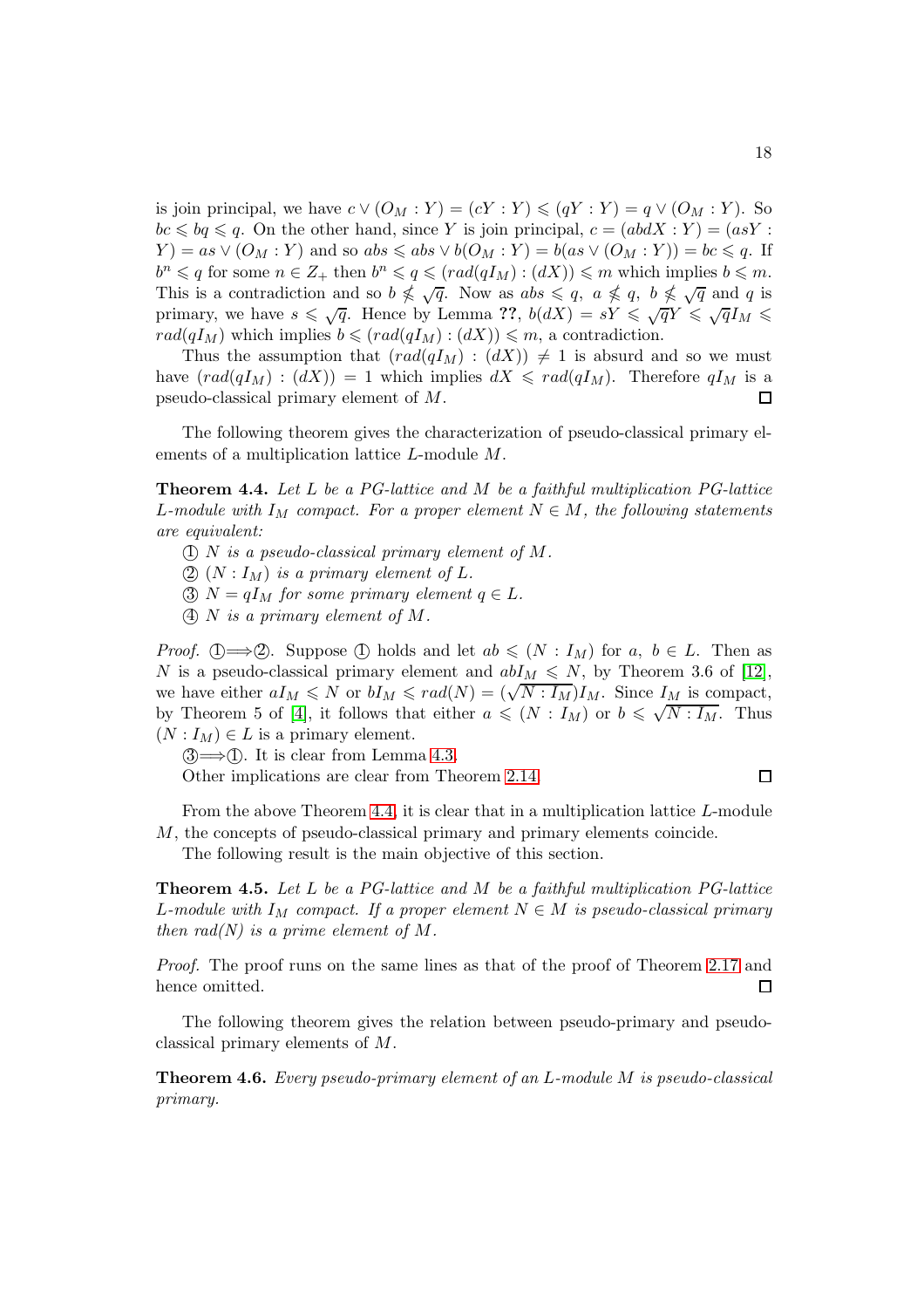*Proof.* Let  $a(bK) = abK \leq N$  for a,  $b \in L$ ,  $K \in M$ . Then as N is pseudo-primary, we have either  $a \leq N : I_M) \leq (N : K)$  or  $bK \leq rad(N)$  which implies either  $aK \leq N$  or  $bK \leq rad(N)$ . Thus  $N \in M$  is a pseudo-classical primary element.  $\Box$ 

However, a pseudo-classical primary element of  $M$  need not be pseudo-primary as shown in the following example.

Example 4.7. *Consider the Example* [2](#page-5-1).9*. It is easy to see that* N *is a pseudoclassical primary element but not a pseudo-primary element of* L(M) *(see H. M. Fazaeli et. al. [\[9\]](#page-20-6)).*

The relation among these defined notions in an  $L$ -module  $M$  as discussed in this paper is summarised in the following implication figure.



Figure 1: Inter-relation among the elements of M

In veiw of above Theorem 4.[4](#page-17-0) and Theorem [4](#page-17-1).6, we have the following corollary.

Corollary 4.8. *Let* L *be a PG-lattice and* M *be a faithful multiplication PG-lattice* L-module with  $I_M$  compact. For a proper element  $N \in M$ , the following statements *are equivalent:*

- 1 N *is a pseudo-primary element of* M*.*
- 2 N *is a pseudo-classical primary element of* M*.*
- $\textcircled{3}$   $(N: I_M)$  *is a primary element of L.*
- $\textcircled{4}$  N =  $qI_M$  *for some primary element*  $q \in L$ *.*
- 5 N *is a primary element of* M*.*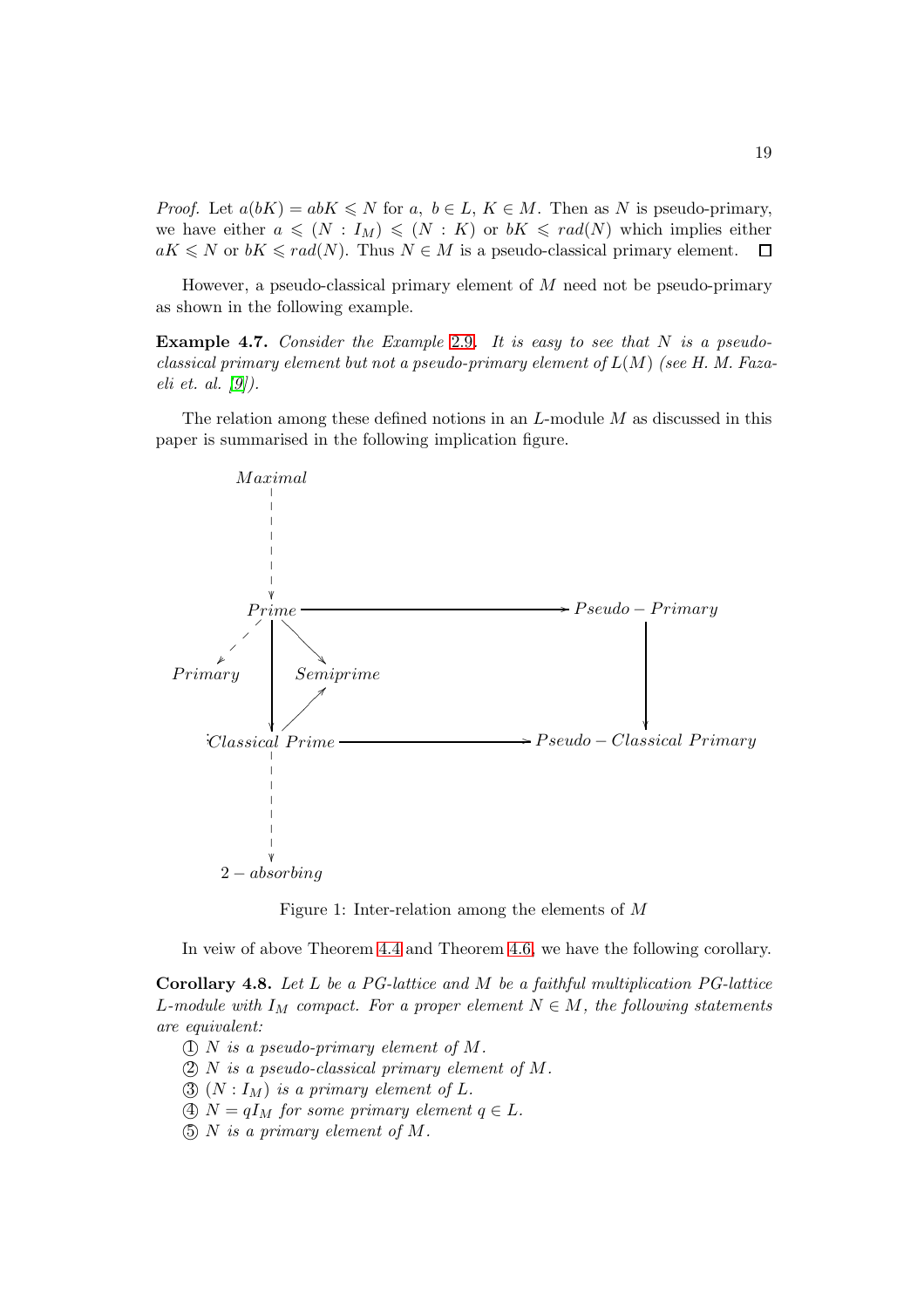*Proof.* The proof is obvious.

Thus in a multiplication lattice  $L$ -module  $M$ , the concepts of pseudo-primary, pseudo-classical primary and primary elements coincide.

In the next theorem, we show that the meet and join of a family of ascending chain of pseudo-classical primary elements of M are again pseudo-classical primary.

Theorem 4.9. *Let* L *be a PG-lattice and* M *be a faithful multiplication PG-lattice* L module with  $I_M$  compact. Let  $\{N_i \mid i \in Z_+\}$  be a chain (ascending or descending) *of pseudo-classical primary elements of* M*. Then*

 $\bigoplus_{i\in Z_+} \bigwedge_i$  *is a pseudo-classical primary element of*  $M$ *.*  $\textcircled{2}$   $\underset{i\in Z_{+}}{\vee}$  *N<sub>i</sub>* is a pseudo-classical primary element of *M*.

*Proof.* Let  $N_1 \leq N_2 \leq \cdots \leq N_i \leq \cdots$  be an ascending chain of pseudo-classical primary elements of M.

(1). Clearly,  $\begin{array}{c}\n\binom{\wedge}{i \in \mathbb{Z}_+} N_i \neq I_M$ . Let  $rsX \leq \binom{\wedge}{i \in \mathbb{Z}_+} N_i$  and  $r \nleq \binom{\wedge}{i \in \mathbb{Z}_+} N_i : X$  =  $\bigwedge_{i\in Z_+} (N_i : X)$  for  $r, s \in L$  and  $X \in M$ . Then  $r \nleq (N_j : X)$  for some  $j \in Z_+$  but  $rsX \leq N_j$  which implies  $sX \leq rad(N_j)$  as  $N_j$  is pseudo-classical primary. Now let  $N_i \neq N_j$ . Then as  $\{N_i\}$  is a chain, we have either  $N_i \leq N_j$  or  $N_j \leq N_i$ . If  $N_i \langle N_j \rangle$  then  $(N_i : X) \leq N_j : X$  and accordingly  $r \nleq N_i : X$  but  $rsX \leq N_i$ which implies  $sX \leq rad(N_i)$  as  $N_i$  is pseudo-classical primary. If  $N_j \leq N_i$  then  $sX \leqslant rad(N_j) \leqslant rad(N_i)$ . Thus by Lemma 2.[6,](#page-3-1)  $sX \leqslant \bigwedge_{i \in Z_+} (rad(N_i)) = rad(\bigwedge_{i \in Z_+} N_i)$ which proves that  $\bigwedge_{i \in Z_+} N_i$  is a pseudo-classical primary element of M.

2). Since  $I_M$  is compact,  $(\bigvee_{i\in Z_+} N_i) \neq I_M$ . Let  $rsX \leq (\bigvee_{i\in Z_+} N_i)$  and  $r \nleq$  $((\bigvee_{i\in Z_+} N_i): X)$  for  $r \in L$ ,  $X \in M$ . Then as  $\{N_i\}$  is a chain, we have  $rsX \leq N_j$  for some  $j \in Z_+$  but  $r \nleq (N_j : X)$  which implies  $sX \leq rad(N_j) \leq rad(\bigvee_{i \in Z_+} N_i)$  as  $N_j$  is pseudo-classical primary and thus  $\vee_{i \in Z_+} N_i$  is a pseudo-classical primary element of  $\Box$ M.

We conclude this paper by finding a condition for an element  $N$  of an  $L$ -module M (which need not be a multiplication lattice L-module) to be pseudo-classical primary.

<span id="page-19-0"></span>**Lemma 4.10.** In an L-module M, if a proper element  $Q \in M$  is prime such that  $X \leq Q$  then  $(Q: K) \in L$  *is prime such that*  $\sqrt{X: K} \leq (Q: K)$  where  $K \in M$  *is a proper element such that*  $K \nleq Q$ *.* 

*Proof.* As  $K \nleq Q$ , we have  $K \nleq X$ . So  $(Q : K) \neq 1$  and  $(X : K) \neq 1$ . Let  $ab \leq (Q : K)$  for a,  $b \in L$ . Then as Q is prime and  $a(bK) \leq Q$ , we have either  $a \leqslant (Q : I_M)$  or  $bK \leqslant Q$  which implies either  $a \leqslant (Q : I_M) \leqslant (Q : K)$  or  $b \leqslant (Q : K)$ . Thus  $(Q: K) \in L$  is prime. Further, if  $a \leq \sqrt{X: K}$  then  $a^n \leq (X: K) \leq (Q: K)$ for some  $n \in \mathbb{Z}$ + which implies  $a \leq (Q : K)$  and so  $\sqrt{X : K} \leq (Q : K)$ .  $\Box$ 

囗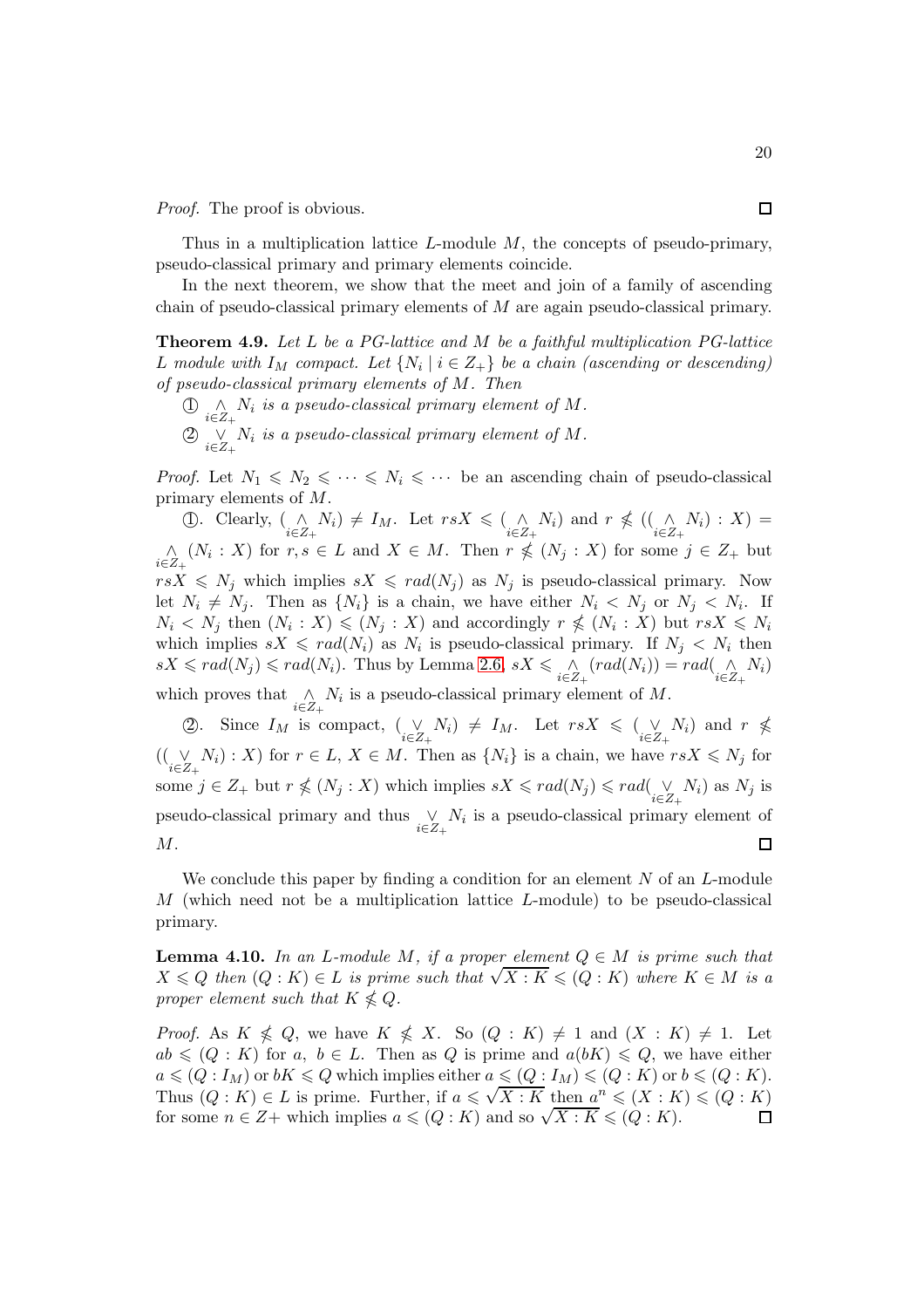<span id="page-20-9"></span>**Lemma 4.11.** *If* N *is a proper element of an L-module* M *then*  $\sqrt{N: K} \leqslant (rad(N):$ K) for every proper element  $K \in M$  such that  $K \nleq N$ .

*Proof.* Let  $K \in M$  be a proper element such that  $K \nleq N$ . So  $(N : K) \neq 1$ . Let  $P \in M$  be prime such that  $N \leq P$ . Then by Lemma 4.[10,](#page-19-0)  $(P: K) \in L$  is prime such that  $\sqrt{N: K} \leqslant (P: K)$  which implies  $(\sqrt{N: K})K \leqslant (P: K)K \leqslant P$ . Thus whenever  $P \in M$  is prime such that  $N \leq P$ , we have  $(\sqrt{N:K})K \leq P$ . It follows that  $(\sqrt{N:K})K \leqslant rad(N)$ . Thus  $\sqrt{N:K} \leqslant (rad(N):K)$ .  $\Box$ 

Theorem 4.12. *Let* N *be a proper element of an* L*-module* M*. For every proper*  $element\ K \in M\ such\ that\ K \nleqslant N\$ , if  $(N: K) \in L\$  is a primary element then N is *a pseudo-classical primary element of* M*.*

*Proof.* Let  $abX \leq N$  for a,  $b \in L$ ,  $X \in M$ . If  $X \leq N$  then we are done since  $aX \leqslant X \leqslant N$ . If  $X \nleqslant N$  then by hypothesis,  $(N : X) \in L$  is primary. So  $ab \leqslant (N : X)$  implies that either  $a \leqslant (N : X)$  or  $b \leqslant \sqrt{N : X} \leqslant (rad(N) : X)$ , by Lemma 4.[11.](#page-20-9) Thus either  $aX \le N$  or  $bX \le rad(N)$  and hence  $N \in M$  is a pseudo-classical primary element. pseudo-classical primary element.

### <span id="page-20-0"></span>References

- <span id="page-20-1"></span>[1] F. Alarcon, D. D. Anderson and C. Jayaram, *Some results on abstract commutative ideal theory*, Periodica Mathematica Hungarica, 30(1)(1995), 1-26.
- [2] E. A. Al-Khouja, *Maximal elements and prime elements in lattice modules*, Damascus University for Basic Sciences, 19(2)(2003), 9-21.
- <span id="page-20-7"></span><span id="page-20-2"></span>[3] M. Behboodi and H. Koohi, *Weakly prime modules*, Vietnam J. Math, 32 (2004) 185-195.
- [4] F. Callialp and U. Tekir, *Multiplication lattice modules*, Iranian Journal of Science and Technology, 35(4) (2011), 309-313.
- [5] F. Callialp, U. Tekir, A. Ugurlu and K. H. Oral, *Second and secondary lattice modules*, The Scientific World Journal, 14,(2014), 1-4.
- <span id="page-20-8"></span>[6] Z. A. El-Bast and P. P. Smith, *Multiplication modules*, Communications in Algebra, 16 (1988) 755-779.
- <span id="page-20-4"></span>[7] H. M. Fazaeli and F. Rashedi, *Primary-like submodules satisfying the primeful property*, Transactions in algebra and its applications, 1 (2015) 43-54.
- <span id="page-20-5"></span>[8] H. M. Fazaeli and F. Rashedi, *Radical of primary-like submodules satisfying the primeful property*, Palestine journal of mathematics, 3 (2014) 463-467.
- <span id="page-20-6"></span>[9] H. M. Fazaeli, F. Rashedi and M. Samiei, *A note on primary-like submodules of multiplication modules*, Journal of algebra and related topics, 2 (2014) 37-41.
- <span id="page-20-3"></span>[10] J. A. Johnson, *a-adic completions of Noetherian lattice modules*, Fundamenta Mathematicae, 66(1970), 347-373.